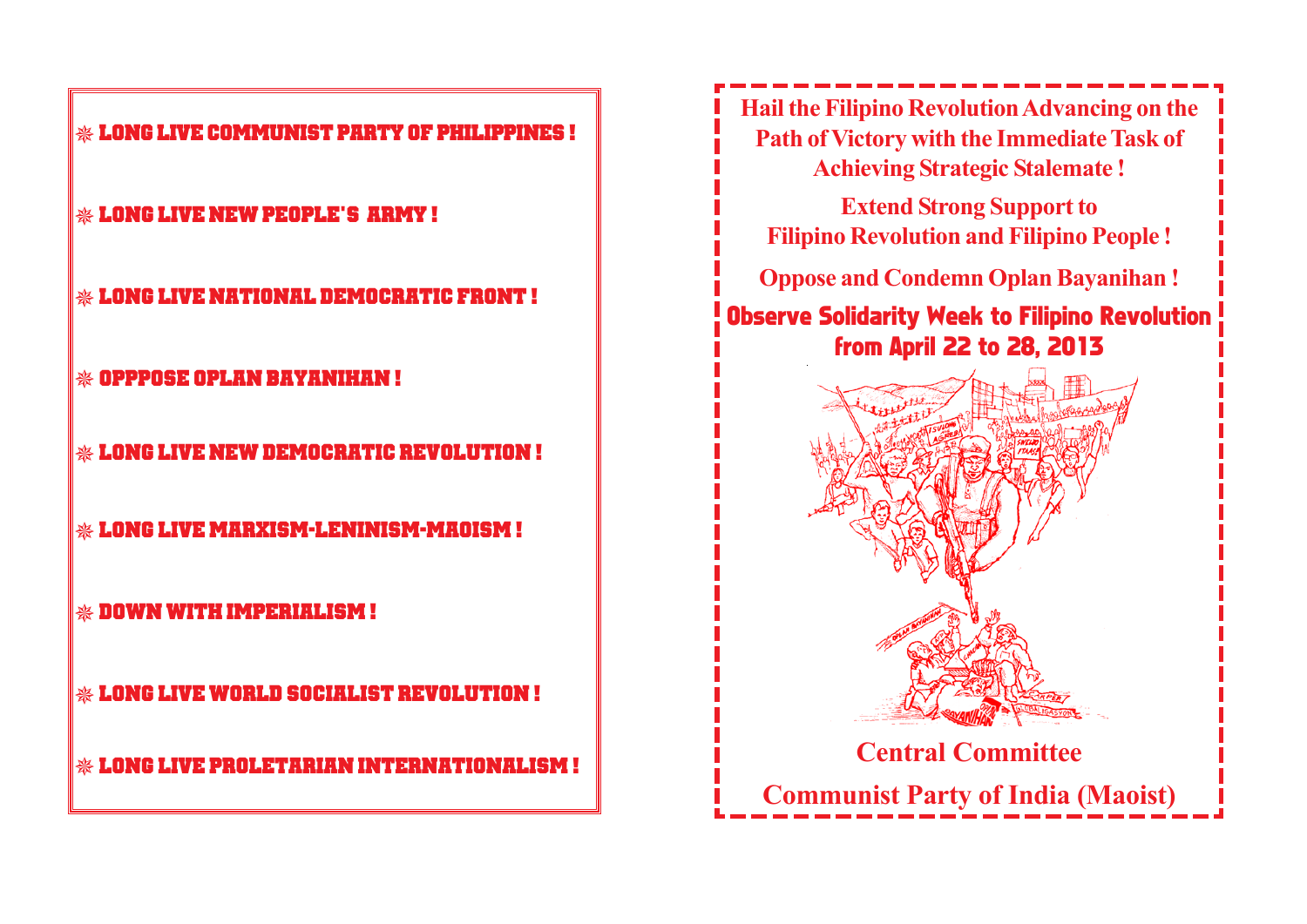

movement in the world reveal that it would certainly be defeated. Finally the imperialists and reactionaries will be defeated. The People shall win.

# **Dear Revolutionary masses of the Philippines!**

CPI(Maoist) and all the revolutionary masses of the country are extending their strong support and revolutionary solidarity to all of you. Both parties are waging revolutionary wars in India and the Philippines with enormous sacrifices to achieve their immediate and ultimate goals. We promise that we would continue the revolutionary war with indomitable determination, not hesitating for any kind of sacrifices in order to make success the New Democratic Revolution. We also pledge to be a strong co-combatant to the Filipino revolutionary movement as an inseparable part of world socialist revolution. We would thus contribute our bit, with proletarian internationalism to serve the world proletarian revolution and stand firmly in support of the success of NDR in Philippines. The great people of Philippines, CPP and NPA are invincible. The working class and oppressed nationalities and people of the world are with you. Advance ! Ultimately, victory would be yours! Defeat would be to the US imperialists and their Philippine lackeys !

#### **Oppose Oplan Bayanihan !**

**Long Live Communist Party of Philippines (CPP)** ! **Long Live New People's Army (NPA) ! Long Live National Democratic Front (NDF) ! Long Live New Democratic Revolution ! Long Live Marxism-Leninism-Maoism ! Workers of all countries, Unite ! Fight and Defeat Revisionism of all Hues ! Down with Imperialism ! Long Live World Proletarian Revolution ! Long Live Proletarian Internationalism !**

> **Central Committee CPI (Maoist)**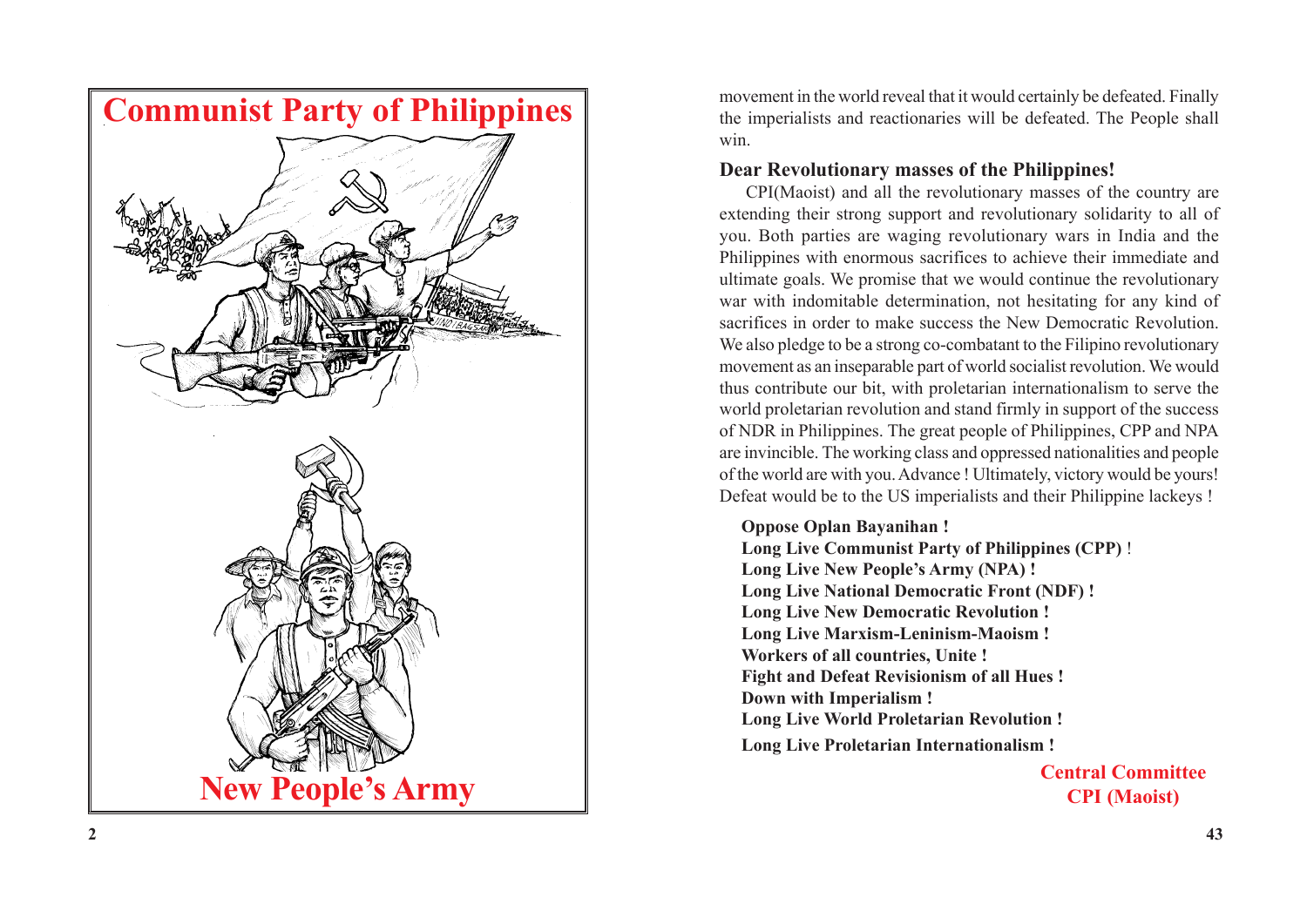The urban poor people are resisting the atrocities of Benigno Aquino government. The United Front of the town poor in Quezon, the 'September 26th movement' is leading the people. The people are facing in person and chasing away the police when they come to arrest their leaders like the chairperson of Kadame, Jocy Lopez. In the city of Quezon, the people got down to agitation when the colonies of the poor people were destroyed for the construction of district trade center. The government was forced to issue orders suspending the eviction. The people in the cities are fighting the police forces in the cover of barricades in protest to the eviction of slum areas and the shifting of town people to distant places for the sake of various anti people constructions.

Thus the Filipino people are fighting militantly in the towns, villages, factories, slums, universities and offices and with arms too, thus inspiring the exploited masses across the world.

# **Oppose 'Oplan Bayanihan'! Build solidarity movement across India in support ofthe revolutionary movement in the Philippines!**

Oppose the counter revolutionary 'Oplan Bayanihan' that is indulging in murders, atrocities, arrests, torture and displacement on the Filipino masses and creating terror, for the protection of the interests of the American imperialists, big comprador bourgeoisie and big feudal classes! Demand the withdrawl of all the American military bases in Philippines! Demand immediate stop to the war of Benigno Aquino on the people! Demand the withdrawal of the army, police and paramilitary forces from the areas of struggle and the attacks of the same! Demand the unconditional and immediate release of all political prisoners in the Philippines jails! Extend support to the heroic Filipino revolution going on against the fascist regime of Benigno Aquino. Expose the multipronged repressive attack in the Philippines through meetings, seminars, street and group meetings, campaigns, posters, pamphlets and other such forms among the broad masses! 'Oplan Bayanihan' is very cruel but the history of Filipino people and the history of the revolutionary

**Hail the Filipino Revolution Advancing on the Path of Victory with the Immediate Task of Achieving Strategic Stalemate !**

**Extend Strong Support to Filipino Revolution and Filipino People !**

**Oppose and Condemn Oplan Bayanihan !**

# Observe Solidarity Week to Filipino Revolution from April 22 to 28, 2013

*[Oplan Bayanihan is the name of the fascist war that the American puppet Benigno Aquino regime is unleashing in the country of Philippines in a bid to eliminate the advancing revolution under the leadership of the Communist Party of Philippines. The masses of the Philippines and the New People's Army are heroically resisting this unjust and barbarous war. On the occasion of the week of solidarity to the Filipino revolution in India, the Central Committee of the Communist Party of India (Maoist) is bringing out this small booklet as a brief introduction to the Filipino revolutionary movement. The information given in this booklet has been taken from Philippine magazines and documents. If there is any difficulty in understanding unfamiliar words or understanding any portion due to translation, please refer the original Philippine magazines and documents. 26.12.2012]*

The Philippines is a small country in South East Asia spread in an area of three lakh square kilometers with a population of nine and a half crores. This is a semi-colonial, semi-feudal country. It is a group of 7,100 islands administratively divided into regions, provinces, cities, municipalities and barrios. The people of Philippines are separated by language, terrain and religion. Christianity and Islam are the two main religions that are practiced. Christian Filipino people being the majority,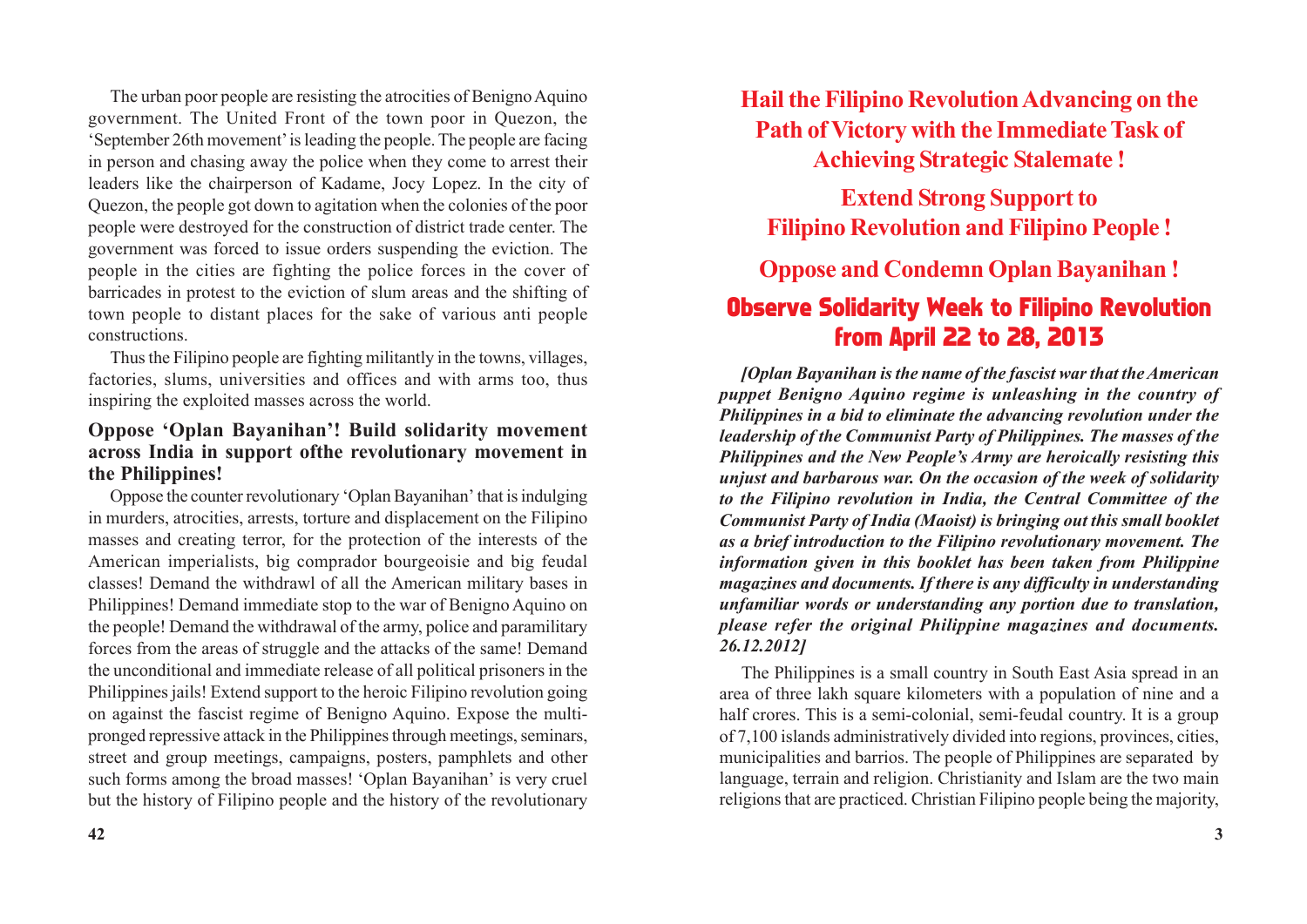they are dominant in many aspects. The Filipino Muslim people are called Moros or Moro Muslims. Apart from these, there are big national, linguistic minority groups such as Ilocanas, Ibanags, Kapampangans, Tagalogs, Bicolanos, Cebuanos, Waray, Hiligaynons, Tausogs and Maravaws. The Filipino people have a rich cultural heritage. They have a glorious history and heroic tradition of sacrifice in the consistent struggle against colonial rule. The country of Philippines is rich in resources that are sufficient for a self-reliant society. The core of the toiling masses is a strong foundation for the country to develop into a free, sovereign, democratic country. The workers and peasants of the country are the main source for bringing the exploitation and suppression of the imperialists and their comprador ruling classes to an end and to achieve genuine democracy and progress in the society.

The Philippines was thrown under the direct exploitation and suppression of US imperialism a century ago. Later, the country turned into a semi-colonial, semi-feudal country and stagnated. The people of Philippines were forced to depend mostly on agriculture. There is no land to till for the vast peasant masses. Genuine land reforms have not been implemented.

With the lack of infrastructure and opportunities for industries to produce basic metals, chemicals and articles, the condition was not favorable for the development of a capitalist economic system. So only a few light industries to manufacture consumer articles and in the mining sector could develop, and that too depending on the imperialist market. In this situation, the country was forced to buy machinery, equipment and raw material with foreign currency earned through the export of raw material and with foreign loans. Thus, it remained a raw material exporting country serving the industries in the imperialist countries. The imperialists, imperialist-backed comprador bourgeoisie and the big feudal class did not allow the rise of a national bourgeoisie. This led to the stagnation of capitalist development in the country.

Gradually, capital from the US dominated the economy of the Philippines. Unequal exchange with the US took the trade deficit of the country to a serious level. It had to increasingly depend on foreign Benigno Aquino in 2010. Recently various scams came into light that is tearing the anti-corruption veil of Aquino.

The armed forces of Benigno Aquino are shaken by the hundreds of small, medium and large scale tactical counter-offensives of the NPA. The army has a tough time facing these actions taking place in a large scale. The heroic resistance is gaining the form of People's War with the active participation of lakhs of masses.

The Philippines army has turned into an instrument in the hands of multinational companies, big comprador bourgeoisie and the landlords. So the movement against government's militarisation drive has become

an inevitable part of the antiimperialist, anti-feudal struggle. The masses are intensifying their movement for protection of civil and democratic rights, for agrarian reforms, for the advancement of democratic movement and for the right to self-determination. The recent attacks of the NPA on the heavy mining companies in Surigao and Batuwan and on the Sumitomo plantation inspired the people and revolutionary forces across



the country. Workers in the factories, poor people in the towns, rural communities and school students are coming on to the roads carrying demonstrations. The workers are resisting capitalist exploitation and state repression through strikes and other forms of struggle. Apart from struggles for occupation of land, protest demonstrations, submitting of memorandums in a big way and street fighting, the peasantry is participating in armed actions. They are resisting the feudal, semi-feudal exploitation, land occupations and fascist atrocities.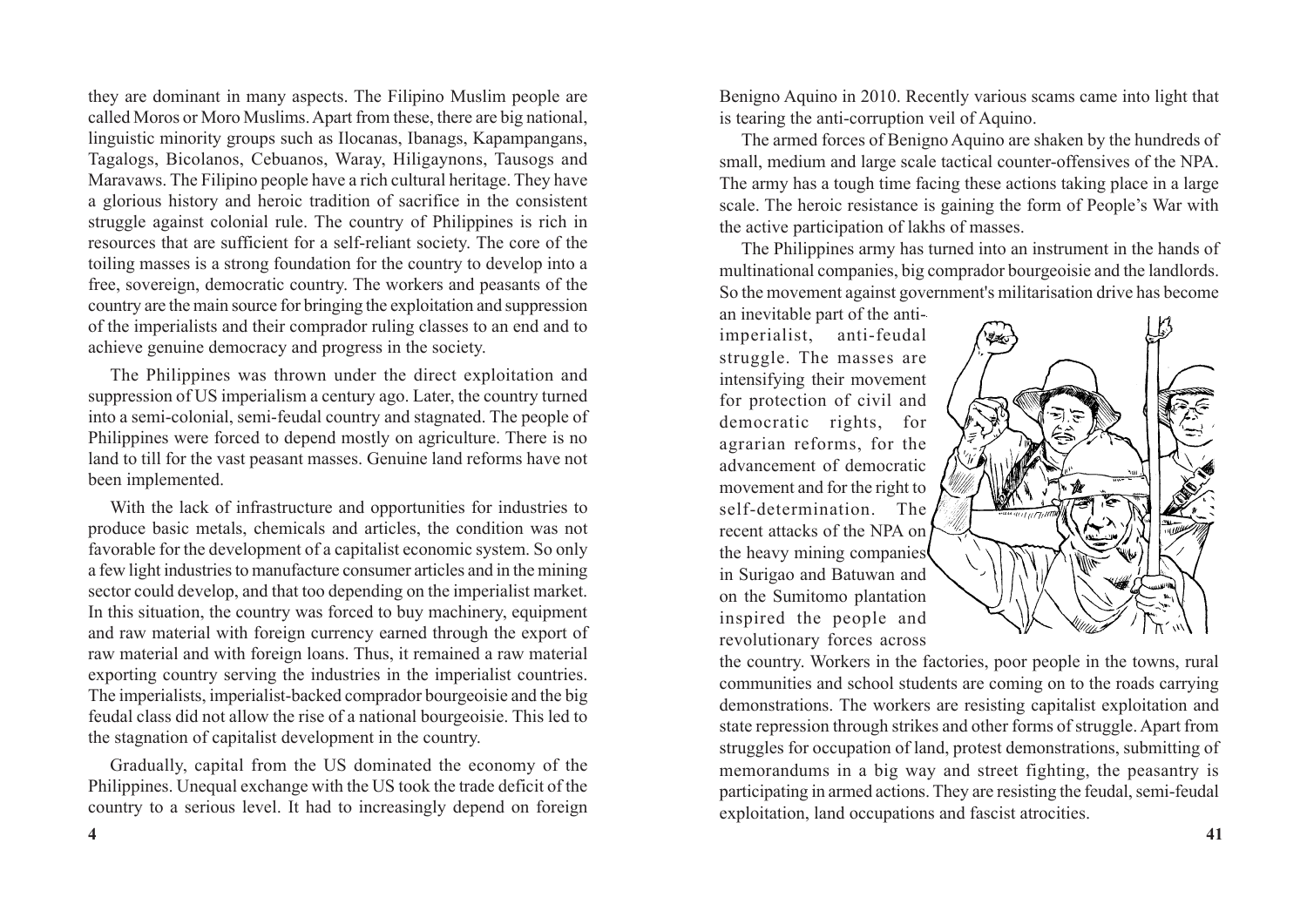and plans would create opportunities to attack, defend and to develop guerilla war in a fast pace, for the construction of full-fledged strong local guerilla forces and people's militia of the NPA consisting of regional forces.

The CPP aims to expand the revolutionary movement to all the rural districts in the next five years. It wants to integrate the armed revolutionary movement with agrarian revolution and the establishment of revolutionary base areas. This is because the peasantry would join the People's War and support it only if their land problem is solved through the minimum and maximum land reform programmes.

The Party and the NPA will definitely develop and expand by bringing together and utilising the friendly forces directly or indirectly through the efforts of the United Front. While strengthening the people's movement on the basis of the alliance of workers and peasants, the urban petty bourgeoisie can be unified with the basic classes in an alliance of progressive forces. The national bourgeoisie can also be unified with this alliance of progressive forces. The national minorities struggling for liberation such as the Moro people can play a major role in the United Front against American imperialism and the reactionary Manila government.

# **Countrywide people's resistance and intensifying tactical counter-offensive of NPA against Oplan Bayanihan**

In the present situation of crisis while the Benigno Aquino government is increasingly proving to be anti-people, anti-national, antidemocratic, corrupt and cruel, the revolutionary force too are increasing in strength. The rocketing prices of oil, food and other essential commodities signal the upcoming political storm. The issue of corruption is going to become one more bane for the Aquino government. People are putting forth severe criticism of Aquino in his failure to investigate Arroyo for corruption and violation of peoples' rights. They are also dissatisfied with the government for its failure in dealing with the financial crimes of Eduardo Ko Jwanko, Lucio Tan and other such persons who gave large amounts of money for the election campaign to

loans to overcome this deficit. Thus, the imperialists minted super-profits through direct and indirect investments in the Philippines and by extending loans.

Due to the implementation of imperialist policies, inflation is on the rise in the country. In the name of clearing foreign debt, 'financial reforms' favorable to foreign investment have been intensified. Thus, the Philippines has fallen into the tightening iron grip of US imperialism, IMF, World Bank and Multi National Companies. The US agent Benigno Aquino, president of the Philippines, have implemented US-dictated neoliberal policies and opened the doors to all kinds of foreign-made consumer goods, especially luxury goods. As a result, traditional exports are facing losses and local industries are undergoing financial strangulation. The dependence of the economic system of the country on the export of raw materials and semimanufactured goods have thrown the people into a crisis. The Aquino government has allowed the reuse of US military bases in Clark, Pampanga, Subic and Zambles for the deployment of its warships, submarines and spy-planes in the South China Sea. These military bases were closed down decades back due to popular protests after the overthrow of the dictator Marcos. This deed has mortaged the sovereignty and the geographical integrity of the country. US intelligence activities are on the rise in the Philippines. With the recent agreement between the New York Police and the Philippines Police, the US interference has increased even more. Like all previous governments in the Philippines, Benigno Aquino too is unleashing severe violence on the masses to serve the interests of the imperialists - particularly US imperialism, which is inviting strong resistance from the people.

Day by day unemployment is on the rise in the country, reaching a high rate of twenty-four percent. The real wages of the workers are declining due to direct and indirect taxes. Workers, especially women workers, are migrating to foreign countries in a large number, and are forced to work at dead cheap rates of wage. In the foreign lands they are facing severe exploitation. Due to the horrible working conditions and atrocities, at least five dead bodies of the Philippine workers are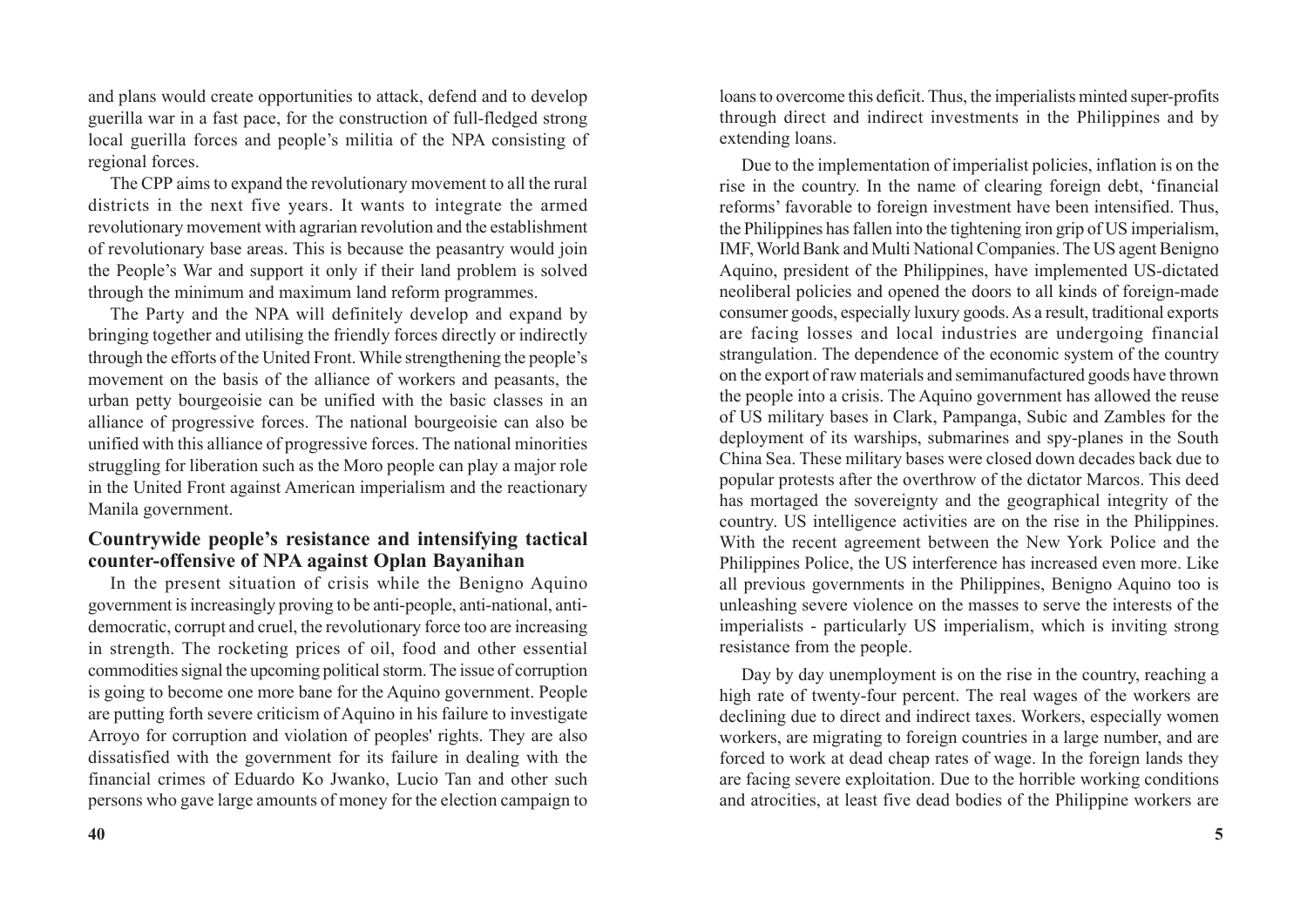reaching their home country every day. There is an increase in the attacks on worker's rights to attract foreign investment and cuts in the government budget on welfare schemes. More and more opportunities are being created to allow the exploitation by the imperialist monopoly companies and the domestic monopoly capitalists through subsidies in taxes, facilitating the way for contracts, business and all kinds of capital investment, privatisation, stock market deregularisation and denationalisation.

With the economic 'reforms' initiated by the government, fertile agricultural land is going into the hands of foreign corporations, big comprador bureaucratic bourgeoisie and big landlords. Military and police suppression campaigns are being taken up in order to seize land from the poor peasants and national minorities. In the name of promoting the scheme for selling land voluntarily, big landlords are exploiting the wealth of the country. The lives of the peasantry have become terrible with the high tenancy rates in agriculture, increased cost of production in agriculture and hike in the prices of essential commodities.

While speaking of the autonomy of national minorities on the one hand, their power in political, economic, military and other such fields is being curtailed by the government on the other. Their rights to land and inheritance of property are being violated by the foreign corporations in an indiscriminate manner.

Indiscriminate plunder of natural resources of the Philippines is going on unabated. The environment is being permanently damaged due to deforestation for export of timber, excessive fishing and open-cast mining, etc.

Due to the decline in the living conditions and deteriorating working conditions of all classes belonging to the exploited masses, social inequalities have increased while employment opportunities have decreased, leading to mass discontentment. Social unrest is spreading and intensifying. The Aquino government has proved itself incapable of mitigating the ever intensifying economic and social crisis.

Contradictions between the reactionary ruling classes too are manifesting in violent forms. The ruling-class factions are maintaining

into political struggles. The mass movements in the towns are working with the aim of bringing the broad urban masses into the struggles.

The Filipino people have enormous experience of struggle. If Benigno Aquino attacks the protester, if he tries to suppress them, as it happened in the history of Philippines, as it is happening in various countries, the people would rebel en-masse. A strong legal democratic movement in the towns would compliment the struggle of the masses and revolutionary forces in the guerilla fronts.

The NPA is the principal form of organisation of the Party to rouse, mobilise and consolidate.the people. It is entrusted with the task of conducting mass work, constituting organs of state power and mass organisations, local militia and self-defense units in mass organisations, and so on. With the intensification of the war, the responsibility of organising the masses is being gradually handed over to the local party branches and mass organisations. The objuective is to allow of the People's Army to concentrate more on political and military training and combat tasks.

The People's Army has the task of intensifying and expanding the guerilla war basing on the continuously expanding and deepening its mass base. NPA is increasing its participation in combat duty, mass work and production activities in specific periods. Relentless tactical offensives are being planned to seize more weapons. There are also plans to increae the few thousand red warriors to many thousands in order to take on Oplan Bayanihan. It set for itself the aim of gathering twenty five thousand rifles to move into the stage of strategic equilibrium.

The NPA is striving to enhance higher-level fighting capacity to advance from the stage of strategic defensive to the stage of strategic stalemate within one or two five-year plans. Increasing the flexibility in implementing the tactics of centralization, decentralization and shifting of forces is aimed at. All the present 110 guerilla fronts or most of them are being developed into company fronts and new guerilla fronts are being formed. NPA aims to increase in the coming five years the number of the guerilla fronts to at least 180. All the above measures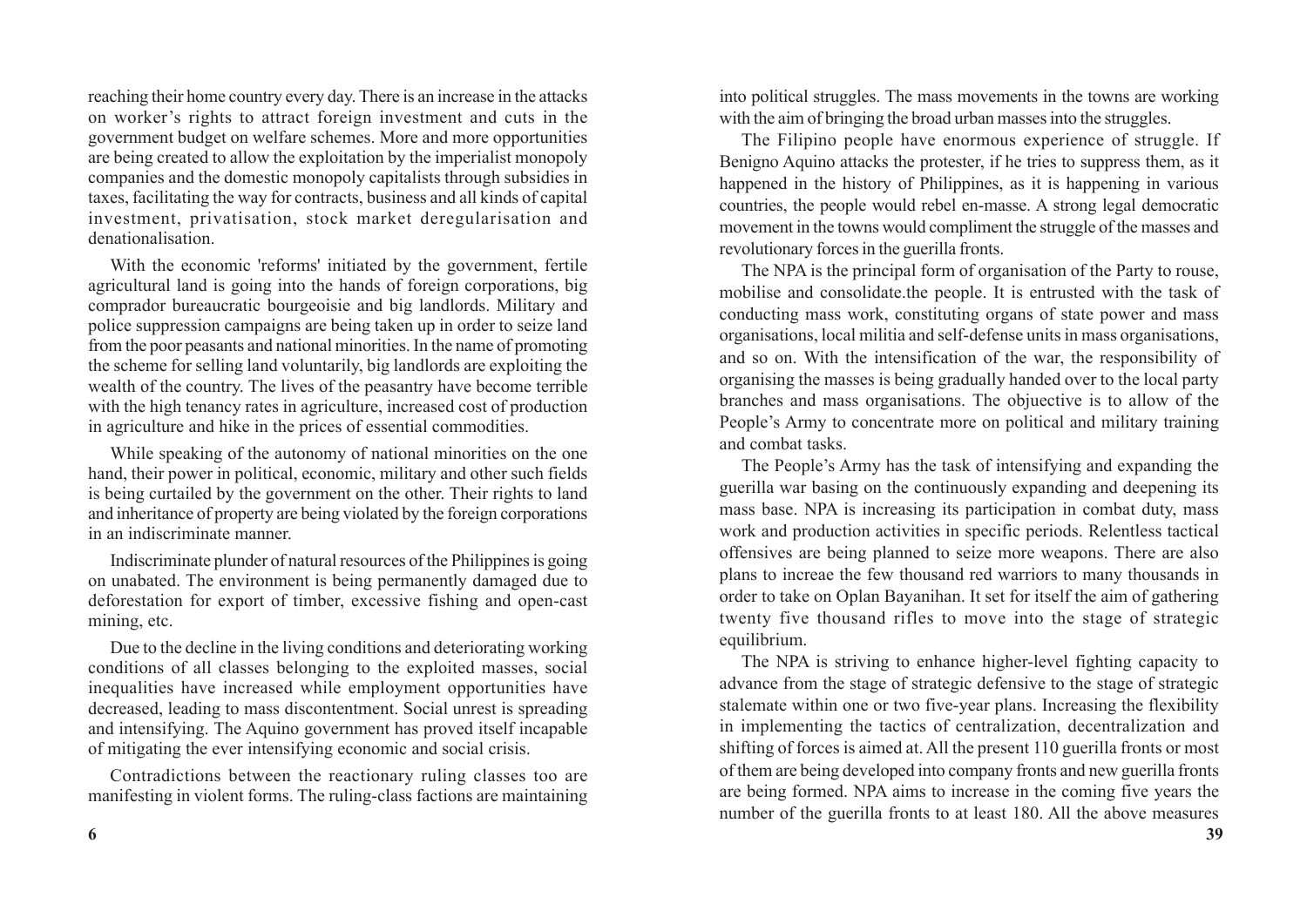a correct line to achieve the same. It has called upon the party cadre and the masses to advance the People's War to fulfil the aspirations of the people for national liberation and democracy.

The Party has concretely formulated a five year programme to reach the stage of strategic equilibrium. It is clear that advancing the People's War is the only path to achieve the goal of revolution. The Communist Party of Philippines took up the following tasks to reach its goal – the party must be prepared ideologically, politically and organisationally. It must lead the New Democratic Revolution and develop efficiency to advance the People's War from the present stage to a new stage.

It is clear that following Marxism-Leninism-Maoism, the party, NPA, NDF and other people's revolutionary forces will fulfill great tasks and achieve great successes. The party has taken up the task of enhancing its membership from tens of thousands to a minimum of two and a half lakhs. In order to reach this target, they are developing people's movements in the towns and rural areas. It has planned to send party members among workers and educated youth to the People's Army, mass work and organisational work of party branches, mass organizations and organs of state power in the rural areas. The people are being roused with the politics of New Democratic Revolution. The anger of the masses towards the exploitative rule is being organised into a revolutionary upsurge.

In the same way, the emphasis is to expand the patriotic and progressive mass organisations. The CPP plans to train them to work as militant organisations in order to take up the acute problems afflicting the people's lives, to enhance the militancy of the masses and to bring pressure on the exploitative government. Similarly, efforts are being made to strengthen the urban people's movement.

The situation in the Philippines is very much favorable for the advancement of the revolution. Sharp hike in oil prices, essential commodities, rural poverty, rising unemployment, landlessness and homelessness, lack of healthcare, cuts in welfare services and other problems are increasing the people's sufferings. The CPP is aware that the people must be roused against these issues and must be mobilised

private armed groups, groupings in the reactionary army, police and paramilitary forces.

Since the semi-colonial, semi-feudal system in the Philippines has entered a long-term economic crisis and is heading towards collapse, there is a visible intensification in the fundamental contradictions of the country. The world capitalist crisis is making a severe impact on the Philippines in the economic, political and social spheres. This is reflected in the rate of economic growth, which has rapidly declined since 2010. The crisis is exposing the economic, social, political, cultural and moral degeneration and corruption of the ruling classes in the country. The puppet nature of the rulers is being glaringly exposed, and so is the fact that the Benigno Aquino government is obediently serving US imperialism like a pet dog.

The Communist Party of Philippines (CPP) has analysed the socioeconomic system of the country and formulated its general political line in order to destroy the three main enemies of the people, i.e., imperialism, big feudal class and big comprador class. It is waging an intense class struggle to liberate the country by successfully completing the New Democratic Revolution through agrarian revolution under the leadership of the proletariat on the basis of worker-peasant alliance.

# **Birth and development of Communist Party of Philippines**

In the  $18<sup>th</sup>$  century, the Filipino people rose up in hundreds of armed rebellions against Spanish aggression and colonial rule. Due to the heroic resistance from the masses, the Spaniards could never take hold of the entire country. In fact, the people were successful in protecting the mainland of Mindanavo and Cordilleras areas.

In 1896, the National Democratic Revolution was initiated under the leadership of Katipunas. This is said to be the first successful anticolonial struggle in Asia. In 1899, the Filipino people were deprived of their national freedom due to US aggression. The workers, peasants and the toiling masses fought heroically against the mighty military power of the US. In the 1896 revolution, the factionalistic and deceitful Ilastrado leadership that represented the local exploiting classes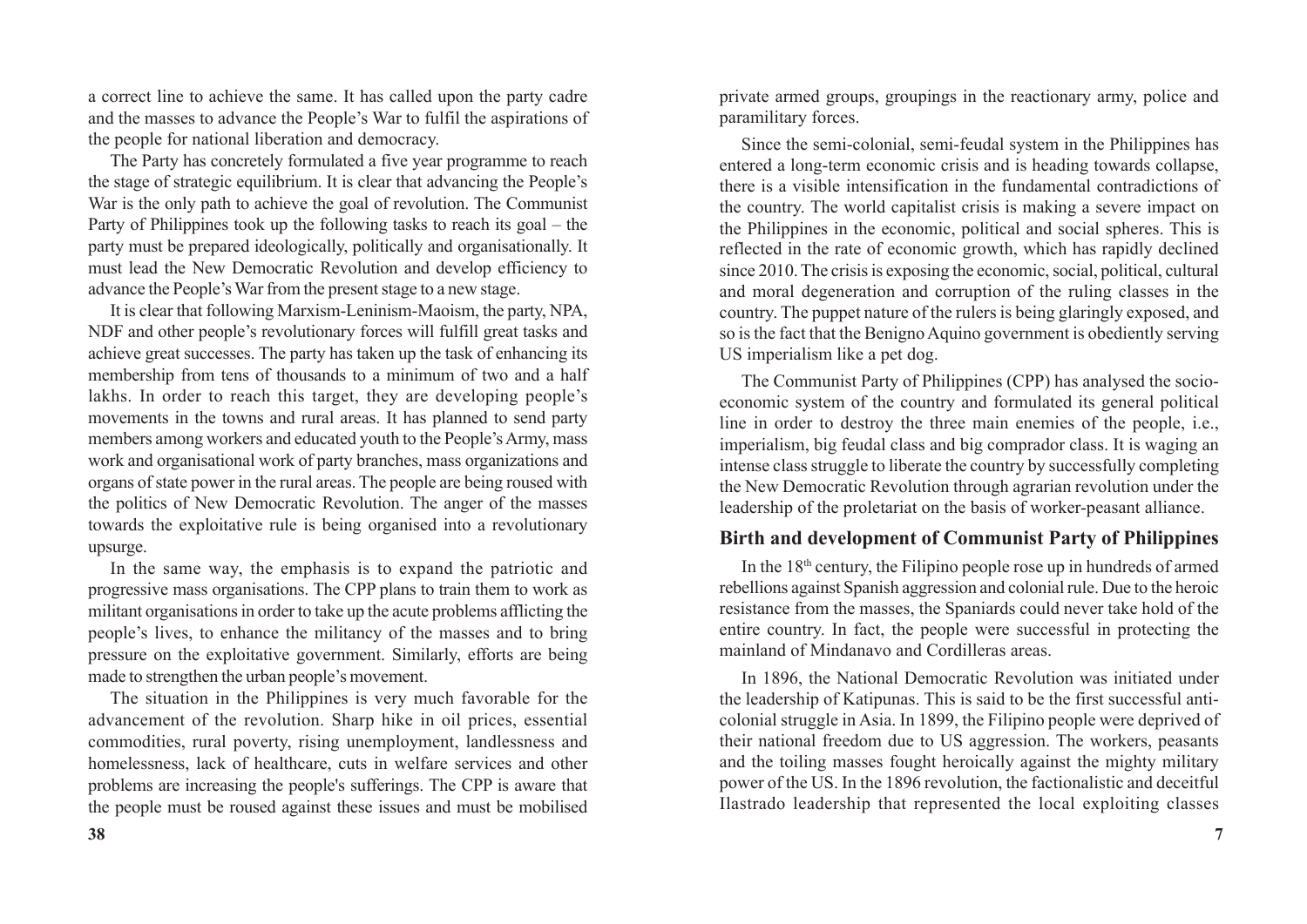surrendered to the US colonialists and turned into puppets of the imperialists.

The Communist Party of Philippines emerged from the anti-feudal struggle of Hakbalahaps (Filipino peasantry) in the early 1930s. This is known in history as the famous 'Hak struggle'. The Communist Party formed worker and peasant organisations and led the movement. A few months after the formation of the Party, US imperialists and their puppet government banned the Party and the worker and peasant organisations. People's leaders were arrested. However, the people's resistance did not look back. The formation of Socialist Party of Philippines (SPP) in 1932 gave new energy to the peasant movement. In 1939, CPP and SPP merged into one Party.

CPP led the anti-Japan people's army (Hakbo Nag Bayan Laban Sa Hapan or Hakbalahap) against the Japanese occupation of the Philippines in the Second World War. Japan lost in the war and retreated. On July  $4<sup>th</sup>$  1946, the namesake Philippines republic was established with fake independence under the dictates of US imperialists. In 1950, the Hak (peasant) guerilla army initiated armed struggle under the leadership of the unified Party. In AUgust 1950 , Hak guerilla units attacked eleven towns in the Luzon Island and seized a large number of weapons. While Communists came to power in Eastern Europe and China, revolutionary struggles emerged in the South East Asian countries. This alarmed US imperialism and it came out openly to eliminate the "Spectre of Communism". It extended a big military hand to the puppet Filipino government in order to eliminate the Communist Hak rebellion. The first comprador president of the US imperialists, Rokjas, banned the peasant guerilla army and revolutionary mass organisations. The government unleashed a wave of attacks on the guerillas and the people in order to suppress the intensified Hak struggle with a guerilla army of fifteen thousand soldiers. The succeeding president Qurino appointed Raman Magasaysay as the Defence Minister who had gained reputation as a commander in the anti-Japan guerilla war during World War II (he later became the president). He let loose the worst fascist methods in suppressing the Hak rebellion. He tried to divert the rebellion with fake

would not be any need for peace talks. In fact, the peace talks failed to conclude even a ceasefire agreement so far. The government is asking the revolutionaries to surrender unconditionally. It has refused to release the individuals under the protection of JASIG and the 350 political prisoners. It is opposing fundamental economic change and even political and constitutional reforms. The situation reveals that the drama of peace talks might be stopped at any moment.

The peace talks that the Benigno Aquino government held with the Moro Islamic Liberation Front too were a failure. Since the agreements were not implemented, the Moro rebels decided to take the path of struggle for their right to self-determination.

NPA, NDF, many independent peoples' organisations and civil liberties organisations are taking up resistance struggles in armed, unarmed, secret and open forms against Oplan Bayanihan under the leadership of the CPP for the last two years. They are seriously opposing the conversion of the country into a military hub in the name of peace and development. They are demanding a stop to the counter revolutionary war that is going on in the interest of the imperialists, especially US imperialists. They are working determinedly to defeat the counter-revolutionary war 'Oplan Bayanihan' that opposes the armed revolution and the national and social liberation of the people.

**Resisting Oplan Bayanihan, the Filipino revolutionary**

# **movement advances towards achieving higher aims**

The CPP has traversed the initial stage of Protracted People's War - the stage of strategic defensive - in 2011 and is working towards  $\frac{1}{\frac{1}{2}}$ entering the stage of  $\frac{M}{S}$ strategic equilibrium. The



domestic and international situation is favorable for this. The Party has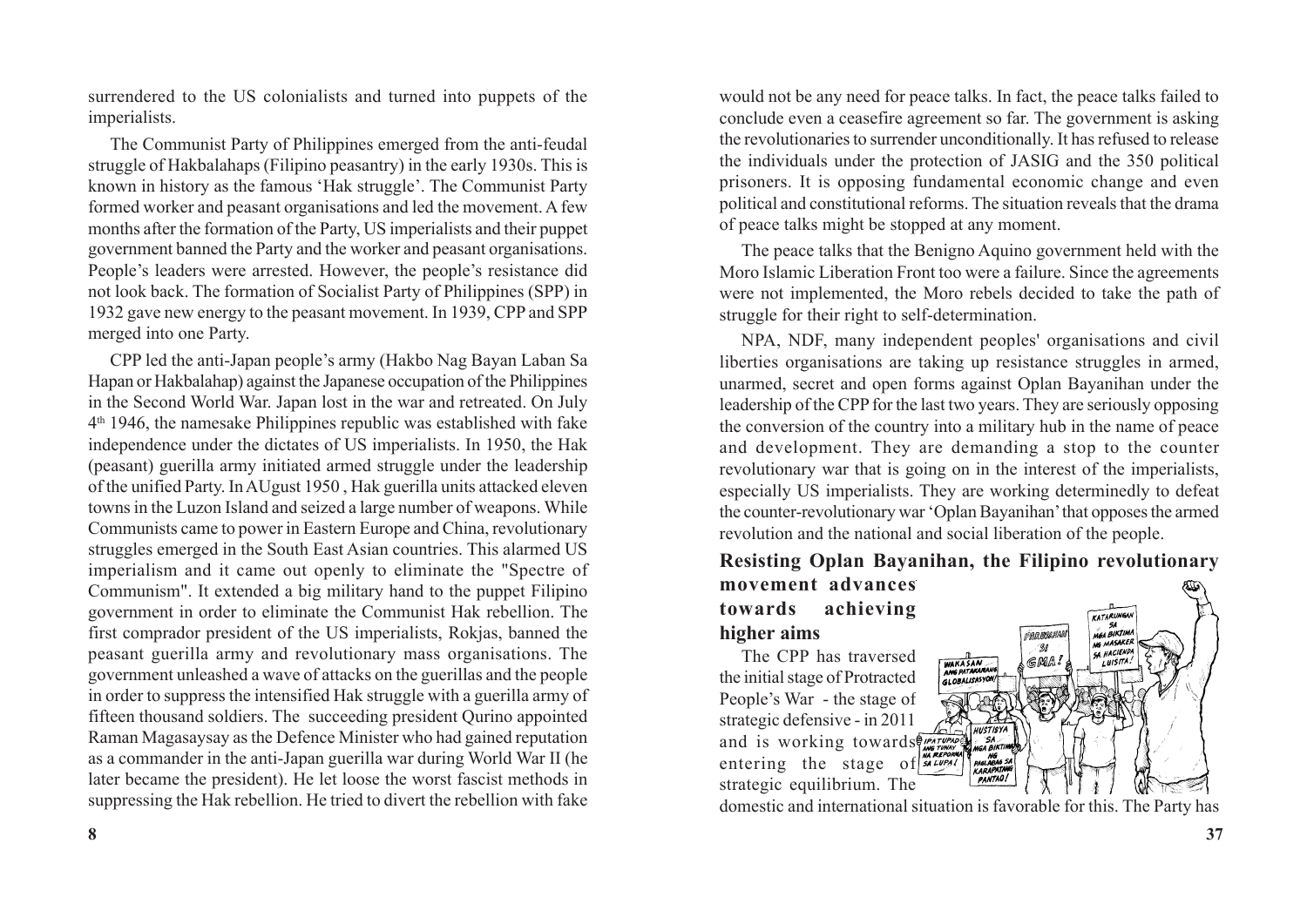Philippines government, as usual, is hiding facts, telling lies and covering up its fascist crimes.

As a part of the peace talks between the Philippines government and the NDF, a Joint Agreement was signed guaranteeing th3e safety and immunity for both sides. According to this agreement, consultants on behalf of the NDF could not be arrested. But till date no one has been held guilty for consultants who were under protection but went 'missing'. Moreover, 114 persons have been murdered so far by the government's forces in the last two years of Oplan Bayanihan. Attempts were made to murder 127 more persons. Dozens of persons have been tortured. Twelve persons are still missing.

#### **Counter-revolutionary propaganda war of Benigno Aquino**

Benigno Aquino has brushed aside all the allegations of violation of people's rights and atrocities against them as the 'propaganda of the Communists'. The government is spending millions of Pesos for this psy-war. He and his military officers are churning out fabricated statistics and surveys to cover up the intensity of poverty, unemployment, high prices, low wages, hunger, housing, landlessness and other such acute social and economic problems. He is openly threatening the dissenting mediapersons and intellectuals. In this way, Aquino reminds the people of the dictator Marcos. After putting seventy thousand individuals in jail under the Martial Law, Marcos claimed that there were no political prisoners in the country. In the last two years of Benigno Aquino's government, 170 out of the 385 political prisoners are still languishing behind bars. It is a brazen lie that there are no political prisoners in jail.

# **'Oplan Bayanihan' is against 'Peace'**

The government is planning to keep away from the peace talks. It is treating the revolutionaries and the leaders of the movement as ordinary criminals and subjecting them to brutal attacks. It is threatening that if the revolutionaries do not surrender by the third anniversary of Benigno Aquino government, there would not be any peace talks. On the other hand, the government and its bourgeoisie intellectuals are enthused that if 'Oplan Bayanihan' military repressive campaign is successful, there

land reforms. With the dictates of the Pentagon and CIA, he trained the Philippines Army and deployed it to suppress the peasant revolution. While the police succeeded in arresting the main Hak leadership, the Lava leadership in the merged Communist Party which subsequently led the movement took to right deviation. As a result the Hak rebellion suffered a temporary setback by May 1954. Since the Communist Party transformed into a rightist party, the Hak guerilla army too drifted away from its objectives.

# **The revival of the Party**

In the first half of the 1960s, a new wave of New Democratic Revolutions and National Liberation movements emerged many semicolonial, semi-feudal countries. Various people's movements (workers, students, youth, intellectuals, the black people in America, civil liberties movement, anti American war movement) came up in the imperialist and capitalist countries all over the world. In the second half of the 1960s, the Great Debate taken up by the Communist Party of China under the leadership of Comrade Mao Tse Tung against modern revisionists Tito, Thore, Togliyati, Krushchev etc. in the International Communist Movement and the Great Proletarian Cultural Revolution (GPCR) in China sent ripples across the world. Naturally, the genuine communists in the Philippines too were influenced. Genuine communist revolutionary forces rejected the rightist deviation of the leadership of the CPP and took up the correct path of revolution.

In this backdrop, the National Democratic Revolution of the country revived in the 1960s. The people grew more discontent with the increasing crisis in the country's economy and exploitation by the US imperialists, the big comprador bourgeoisie and the big feudal classes. The propaganda work and organisational efforts of the newly emerging proletarian revolutionaries and the few veterans of the old merged party gradually started to show results.

The people's movement of the country was inspired by the glorious national democratic revolutionary struggle of Vietnam against US occupation, the national liberation struggles in the backward countries,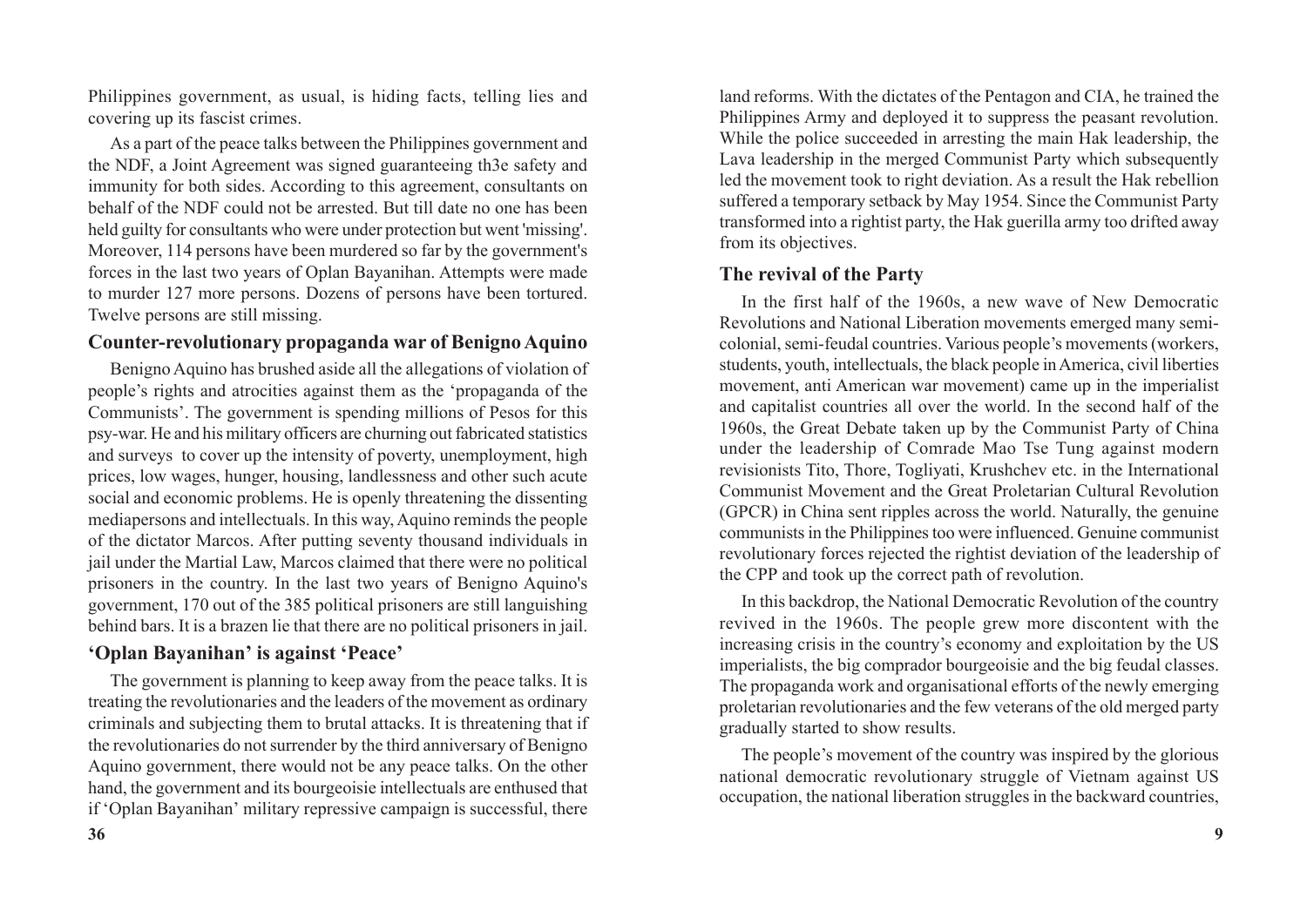the worldwide protest movements including in the US against the war of aggresson on Vietnam, increasing radicalism of the students and intellectuals in the Western countries and Japan, and other such movements.

A patriotic movement was born among the students and intellectuals in towns like Manila, Luzon, Visayas and Mindanavo. Issues like equal rights, withdrawal of the US bases, nationalisation of the retail market, role of the Philippines in the US occupational war on Vietnam and other such issues were raised by this movement.

By the end of the 1960s, workers rejected the authority of the fake trade unionists and took up militant strikes. The revolutionary trade union movement picked up. Moreover, peasant movements for the right to land and against atrocities of the landlords in the rural areas gained momentum. The anti-feudal struggle under the leadership of the revived Communist Party intensified and developed in the direction of armed agrarian revolution. The armed activities of the Lumad minorities in Agusan, Bukidnon, Surigao and Mindanavo provinces against land grab and atrocities of the domestic and foreign capitalists and their armed guards were also on the rise.

Consequently, CPP was reorganised on the 26th of December, 1968. The message of National Democratic Revolution reached the broad peasant masses. A few revolutionary commanders and fighters of the old guerilla army that were under the Taruc-Sumulong gangster clique were influenced by revolutionary propaganda in the towns. They came in contact with the revolutionary youth organisations and thus gradually established relations with the Party. New People's Army (NPA) was formed on the 29th of March 1969 with sixty revolutionary commanders and warriors who split from the remaining persons of the old peasant guerilla army and with 9 automatic rifles and 20 countrymade weapons. By then, except for the support of eighty thousand masses in Tarlann second district, a few activists among fifty thousand members of various mass organizations, a few party cadre and the People's China as the International Socialist Base, there was no other support for the new Party. The new revolutionary leadership studied the experiences of the was murdered in October 2012. Gilbert Paborada, the president of 'Panagalasag', a frontal organisation of 'Kalumbe' (the regional united front of the Lumad organisations in North Mindanavo) that is opposing heavy mining, was shot dead. The Lumad people of the Tigvahanan tribe agitated for six months. Their barrio captain and the leader of the movement Jimmy Liguyan was murdered by the New Indigenous People's Army for Reform in order to chase the people away from this area.

Jenasque Enrikwij, general secretary of 'Kasalo' organisation that has been fighting against turning the Karaga region into a military hub and opposing the attacks on Mamanva minorities, Katribu, the vicepresident of the local People's Party, and 36 others were foisted with false cases and arrested. Earlier, 37 leaders of 'Mapasu' organisation were arrested under the pretext that they had weapons and explosives. It is not surprising given the fact that 'Mapasu' has been opposing the transfer of the hereditary land of the Manoba people in Liyanga, San Agustin, Marihatag and Tago of Surigavo Del Sar to big mining companies.

#### **Benigno Aquino's deceptive posture towards people's rights**

Benigno Aquino has unleashed fascist repression on the Filipino people on one hand and has extended support to the human rights declaration of the Association of South East Asian Nations – ASEAN, on the other hand. This only exposes his duplicity. Such drama is only to mislead the international society. This human rights declaration was agreed on 20th of November 2012 in the ASEAN summit in Cambodia. In the same period of October-November 2012, the Philippines army massacred pregnant women and children. In the same month the army beheaded a barrio officer. Peasants and tribal women in the Rizal area of Samar were kidnapped. In Compostela Valley the army indulged in indiscriminate arrests. It created a hit-list of 28 citizens in two towns which the Cordillera Human Rights Alliance brought to light. The president of the Alliance too is in the hit-list. In the same November, the government increased the booty on the heads of revolutionary leaders. This has led to more violations of peopele's rights. The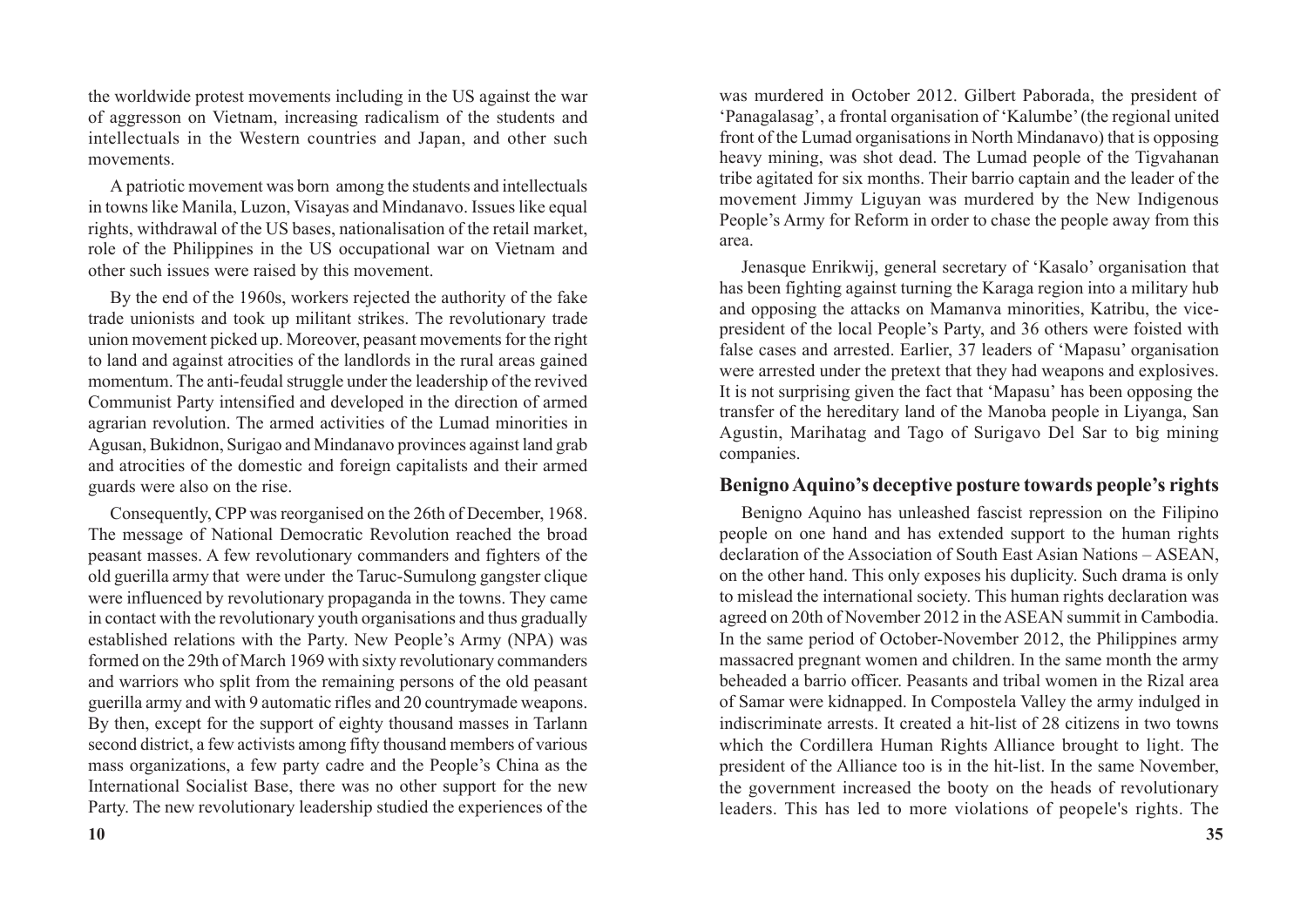

lot of money to the US, Europe, Japan, Australia and other imperialists. Fisher-folk and **PALA** peasants are displaced from  $\frac{1}{\sqrt{1-\frac{1}{n}}\sqrt{1-\frac{1}{n}}}$  thousands of hectares of land to make way for exploiting black  $\mathbf{F}$   $\mathbf{A}\mathbf{A}\mathbf{S}$  sand, gold, copper, lead and zinc  $\sqrt{\ }$  and also for the exploration of natural gas and oil. The Filipino fisher-folk are taking up agitations against these projects. The Aquino government is channelising its

counter-insurgency campaign Oplan Bayanihan to suppress these struggles as well. As a part of it, vigilance and intelligence operations are conducted against poor fishing communities, mainly in the Bycol region and West Mindanavo regions.

While the Aquino government is facilitating the loot of mineral wealth of the country and destruction of the environment, its fascist army is continuously attacking the leaders and activists of the Lumad minority who are opposing the heavy mining. The Lumad people are demanding that the 52,000 hectares of hereditary land should not be given to the mining companies and plantations. But the people of the Lumad minority are being forcibly displaced. There is no respect for their rights. The murderous 'New Indigenous People's Army for Reform' - a paramilitary force - was constituted by the planners of Oplan Bayanihan to forcibly displace the Lumad minority. Many counterrevolutionaries were armed. As a result there is terror in this area. Atrocities are committed on the peasantry, especially on women and children. Recently the armed agents of the government attacked the protesters against mining. Seventy four Lumad activists were arrested and charged with conspiracy cases alleging that they were in contact with NPA. Thus, the government is depriving the people of their hereditary lands and are indulging in wanton attacks on the old and the young. The Lumad leaders who are vocal against these atrocities are being murdered. The leader of the Lumad nationality Kagayan De Oro

Filipino revolution in the light of history and applied Marxism-Leninism-Maoism to the Philippine society depending on its positive achievements. In order to destroy the obsolete semi-colonial, semifeudal system, the party formulated the general political and military line of Protracted People's War. It also formulated proper strategy and tactics to bring together and organise the proletariat, peasantry, students, youth, intellectuals, women, nationalities and minorities. It started various revolutionary democratic mass organisations to form the National Democratic Front of Philippines (NDFP). Gradually the organs of New Democratic Power (People's Committees) were formed. This created the basis for the revolutionary armed struggle in the countryside and the secret revolutionary movement and legal mass movement in the cities. On the other hand, it started efforts together with various Maoist organisations and parties in the international level for the World Socialist revolution and to fulfill the tasks of the international proletariat. In this process the preparatory commission of the National Democratic Front was formed in 1971 under the leadership of the CPP.

At the same time, the people of the Moro nationality got organised against national oppression, exploitation and for the right to selfdetermination. They took to militant actions and initiated armed struggle.

Soon after the NPA was formed in 1969, it conducted several attacks



in 1970 on the armed forces of the Philippines government. The party decided to form party committees at the regional level and NPA commands in 1969 itself, but it could come into practice only during 1970- '72. Thus, regional commands were formed in North Luzon, Central Luzon, Manila-Luzon, South Luzon, West Visayas, Mindanavo and other areas.

It can be said that the period between 1972 and 1974 was the time during which the NPA spread across the country. Also in 1973, the Party, NPA and NDF preparatory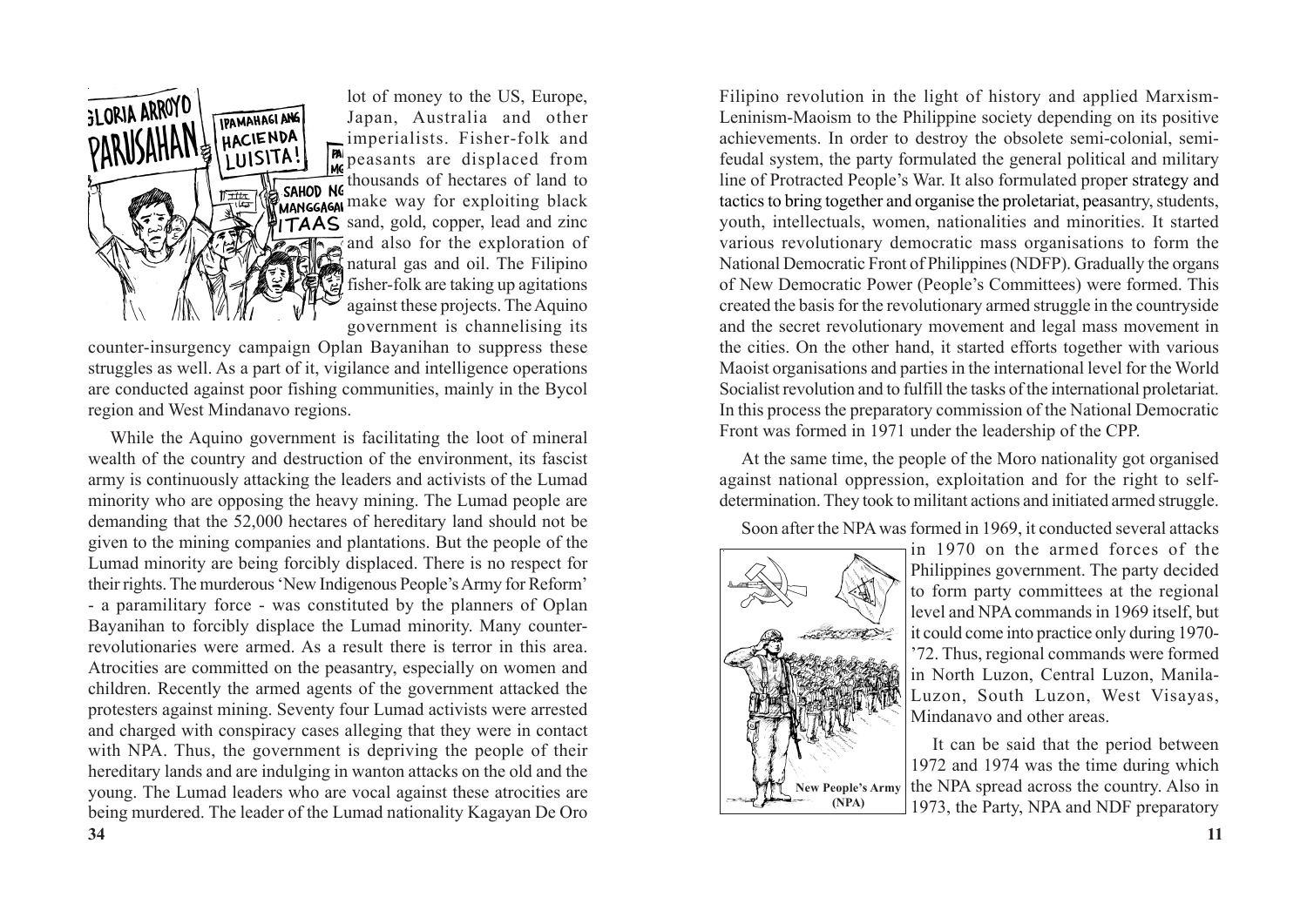commission was formed. The period between 1969-'79 was the decade in which the armed revolution was initiated across the country. And lastly, this was the time during which guerilla fronts, guerilla zones and guerilla bases were formed in certain strategic areas in the country. Until 1979, the NPA mainly operated as armed propaganda squads and guerilla squads. Anyway, it also had a few platoons to conduct attacks on the enemy and to serve as the centre for mobilising the forces whenever necessary. In 1979, platoons and company-size units were gradually started. Sparrow units were formed in the plain areas. Armed partisan units and small guerilla squads worked secretly in the areas of enemy control. Thus, armed activities spread to the plain areas.

In the period between January and March 1970, there was a spurt in the protest activities of the militant youth and student organisations in the capital city of Manila. This was known as the 'First Quarter Storm'. Around fifty thousand to one lakh people participated in each of these protests. These spread to the big cities and towns of the country. These mobilisations developed into a strong political and cultural movement with a national consciousness. It brought forth the basic problems of the people caused by US imperialism, feudalism and comprador capitalism. This mass upsurge propagated the National Democratic Revolutionary task in an unprecedented scale. It strengthened the revolutionary struggle and encouraged militancy among the people of the Philippines.

In order to give a blow to the Party and the NPA, the dictatorship of Marcos started a suppression campaign in the name of 'nip in the bud' between 1968 and beginning of early 70s. 'Oplan Mamamayan' was another suppression campaign unleashed between early 1970s and 1986 during which massacres, shooting s, large scale armed attacks, forcible displacement, bombing, total burning of villages, intimidation, looting, arrests, detainment and torture were perpetrated against the people to suppress all kinds of democratic rights.

As the crisis in the semi-colonial, semi-feudal system intensfied and the masses were sloganeering for a revolutionary change, Marcos declared Martial Law (military rule) and brought forth his fascist through various schemes is the real purpose of 'Oplan Bayanihan' is an outright lie. In fact, 1.9 billion Pesos allotted for these schemes were spent on psychological warfare in the Samar province in East Visayas and other strongholds of the revolutionary movement. The military, police force and the local government units are initiating these schemes in a coordinated manner to suppress the NPA. These schemes were introduced in Balangiga and Maslog town in East Samar, Laoyang, Mandragon and San Rok in North Samar. Not only the government authorities but the military too is implementing these schemes through CMO battalions. This is clearly an integral part of Oplan Bayanihan.

Along with these, propaganda activities and intelligence networks too are being coordinated by the armed forces. They are gathering comprehensive and wide-ranging area-wise intelligence. For example, in the name of a drinking water project, information about all the water sources in the areas of the revolutionary movement was collected and maps were prepared. In the month of September 2012, when the governmenmt tried to photograph the villagers in Lete barrio, the villagers fiercely resisted. They exposed the conspiracy of the army through radio. In 2013, the government is constructing a US-financed highway in the border of North and East Samar to facilitate the speedy movement of the army against the revolutionary forces. The aim is to crush the people's resistance against the entry of big mining companies into the region.

The Benigno Aquino government is trumpeting a poverty eradication programme with much fanfare called 'conditional money transfer scheme'. Through this, the government authorities would give money to the rich peasants and sponsor poor families. The real aim of this project is to buy off the obidience of certain communities within a short time. This scheme is mainly implemented in the guerilla fronts. The objective is to help the counter-insurgency plan 'Oplan Bayanihan'.

# **Counter insurgency plan for the protection of eco-tourism and interests of heavy mining**

The environment and the fishing industry of the country are facing a serious threat from eco-tourism and under-sea mining that brings a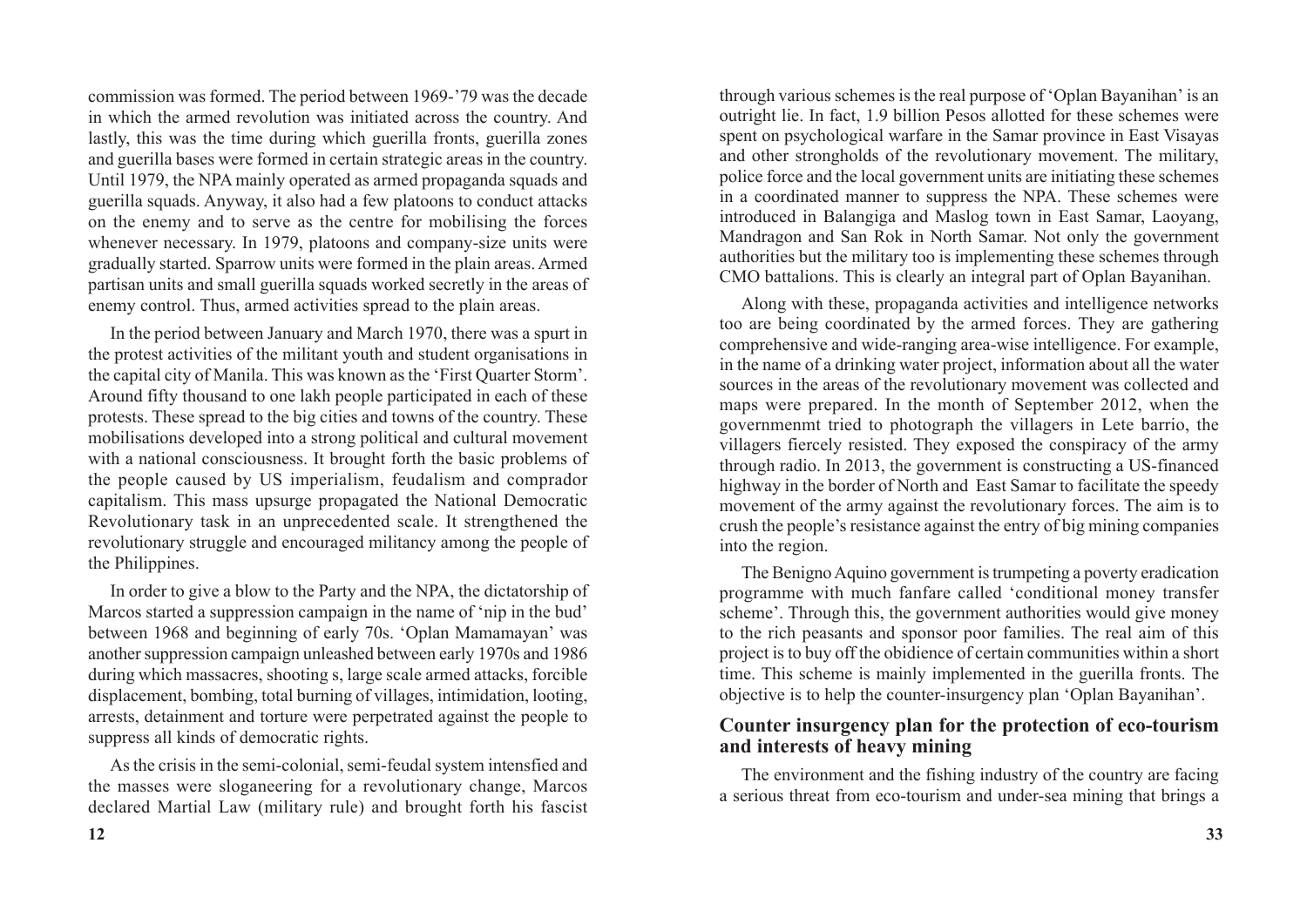projects are being taken up.

The repression under Oplan Bayanihan is most cruel and barbaric. Murders, kidnapping, torture, patrolling, arrests, detainment, violation of civil and democratic rights are going on in an indiscriminate manner. Bomb attacks, shoot outs, massacres are becoming the norm. This military operation is destroying the people's livelihood, homes and properties. People are leaving their ancestral land in thousands and migrating for safety. Villagers are forcibly inducted into the mercenary paramilitary groups and vigilante gangs.

It is since 2011 that cruel the military operations in the name of Oplan Bayanihan are being carried out under the pretext of 'peace and development'. Villages are brought under the control of the army teams in the name of Community Organizing for Peace and Development (COPD) through 'special operations'. Schools, community halls and other public buildings are being converted into army camps. The soldiers are forcibly occupying peasant's houses and property.

The army is also liberally spending public funds to win over the women and youth in particular. It is promoting the consumption of drugs, liquor and other harmful practices to divert the youth from the revolutionary struggle. Lumpen elements among them are identified and recruited into the army's intelligence network.

There is an increased vigilance on the activities of the villagers. The soldiers visit every house in the name of collecting population statistics and try to identify individuals and organisations that are against the government. Curfew and other repressive measures are being frequently resorted to, as if Martial Law is the order of the day. The people suspected to be against the government are slapped fake criminal charges to prove that they are members of the NPA.

The army is spreading rumours in order to break the unity among the people and to weaken their resistance. The military is implementing counter-revolutionary activities like schemes of direct cash transfer to the people and sham agricultural reforms.

# **Fake reforms to divert the masses**

The Aquino government's claim that development for the people

dictatorship in a blatant manner. Democratic rights were denied in an unprecedented level Not only the patriotic and progressive forces but other factions of ruling classes that criticized the ruling faction were severely repressed. Around one and half lakh people were massacred. More than 60 lakh people were displaced. Arrests and torture became a daily phenomenon.

Anyhow, even before Martial Law was declared, the people's war expanded as the revolutionary conditions ripened. The exploitation and fascist repression reached an intolerable level and so the exploited masses courageously rejected the dictatorship of Marcos under the leadership of the CPP. The armed resistance of the people gradually intensified and expanded. In order to build a stable foundation for the unity of all the people's forces that went underground as a result of the Martial Law, the preparatory commission of the NDF released a ten point programme on the 24th April 1973. Later, this date was declared to be the formation day of the NDF.

Since the people's army and the united front stood on a strong basis, armed agrarian revolutionary struggle spread like wildfire in the countryside. The revolutionaries concentrated initially in the strategic areas in the islands and later in the areas of secondary importance. From the forest areas the armed struggle spread to the plain areas, towns and the sea coast. The movement advanced through the anti-feudal struggles demanding a reduction in the land tenancy, interest on loans, hike in the agricultural wages and for remunerative prices for crops. The movements of the workers, students, women, intellectuals and the urban poor intensified. Open and secret movements developed fast and in a coordinated way.

NDF played an important role in all these mass upsurges. The Party lent direct guidance to these movements. NDF took a correct line in the fight against Lava's rightist, reformist line. It gained experiences in legal and illegal mass struggles. Through this NDF played a vital role in forming and consolidating various revolutionary, democratic mass organisations. It directly led many anti-imperialist and anti-feudal struggles. It rallied lakhs of people against the bureaucratic, comprador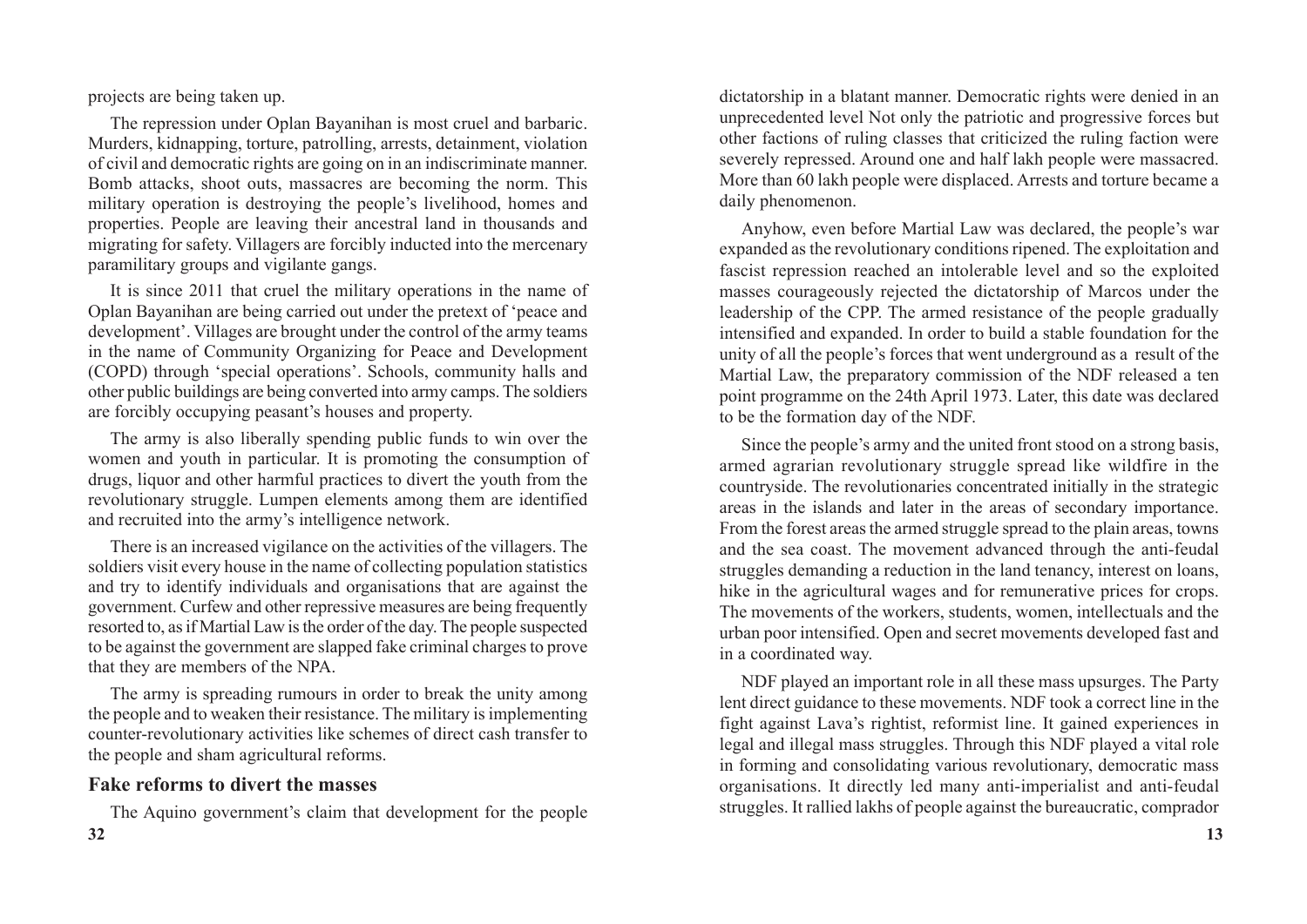rulers. It made efforts to coordinate and strengthen the emerging alternate organs of revolutionary people's power in the countryside. With the united efforts of the Party, NPA and the NDF, guerilla fronts, guerilla zones and guerilla bases were formed and developed. People's war advanced to a higher level. Through this experience it was once again proved that there must be proletarian leadership to the United Front and that worker-peasant alliance is a must in armed struggle. Thus, apart from the basic classes, the urban petty bourgeoisie and the vacillating middle bourgeoisie could also be organised. It was possible to utilise the splits in the reactionary classes, isolate them, destroy their power and establish embryonic forms of New Democratic Power. In order to succeed in the NDR, the experience of the NDF proved that



the Party and the United Front must have the same programme and the same revolutionary class line. The CPP same revolutionary class line. The CPP learnt about Protracted People's War, the two stage revolution (first the NDR and then the Socialist revolution), their funamental principles and its concrete application in a semi-colonial, semi-feudal condition from the experiences of the victorious revolutions in China and Vietnam as well as their own past struggles.

At the same time, the Party guided the mass organisations through the bureaus under the organisation department. They faced the problem of maintaining their secrecy in the towns during the raids of the enemy. However, in general secrecy was successfully maintained even during the bureaucratic rule of Marcos as is clear from the fact that the NDF brought out the *Liberation* bulletin soon after the declaration of Martial law. It also started the 'Free Philippines News Service' with the help and cooperation of the 'National Press Bureau' of the Party. It sent to the guerilla zones a large number of cadre and people's activists who came under the vigilance of the enemy in the towns.

In 1975 and '76 there was a spurt in the worker and student movements. Legal peasant organisations were initiated in the area in which the masses are involved. It also organises sector-wise counterrevolutionary organisations and activities. As a part of it, sector defense system, anti-communist organisations and parties and intelligence networks are set up. They mainly target the revolutionary cadre, leaders and activists of the legal democratic movement.

#### **The Aquino government militarises the country**

Though the dictator of Philippines Marcos was brought down by a countrywide wave of people's movements, the process of militarising the country to suppress the revolutionary movement and the people's and national liberation struggles under the directions of the US imperialists did not change. The militarisation is taken up with the objective of protecting the rotten semi-colonial, semi-feudal society. So the supremacy of military power that started under the US-Marcos dictatorship is still continuing in the country. It means that the country is under undeclared Martial Law.

There were one lakh soldiers in the Philippines army when Marcos declared Martial law. Now this number has been doubled. The number of police personnel has increased from one lakh fifteen thousand to one lakh forty thousand. The number is much higher for paramilitary forces and the armed forces under the control of the army. The Philippines army is being modernised under the guidance of US military advisers. Key officers of this army are sent for advanced training to the West Point Military Academy, Annapolis Naval Academy, Port Bening and other institutes in the US. They return as CIA agents. The Philippines government is taking up counter-revolutionary campaigns according to the US military strategy. The present 'Oplan Bayanihan' is a part of it.

The poor peasantry and the national minorities are the main targets of the Philippines army. This militarisation is only for repressing the people's resistance, to destroy the developing people's democratic power and to protect the foreign commercial interests. The rural poor are being subjected to undeclared military rule to facilitate foreign mining, commercial plantations and big commercial agriculture. Also, militarisation is going on in areas where mega dams are being built for the serving foreign companies and where destructive 'development'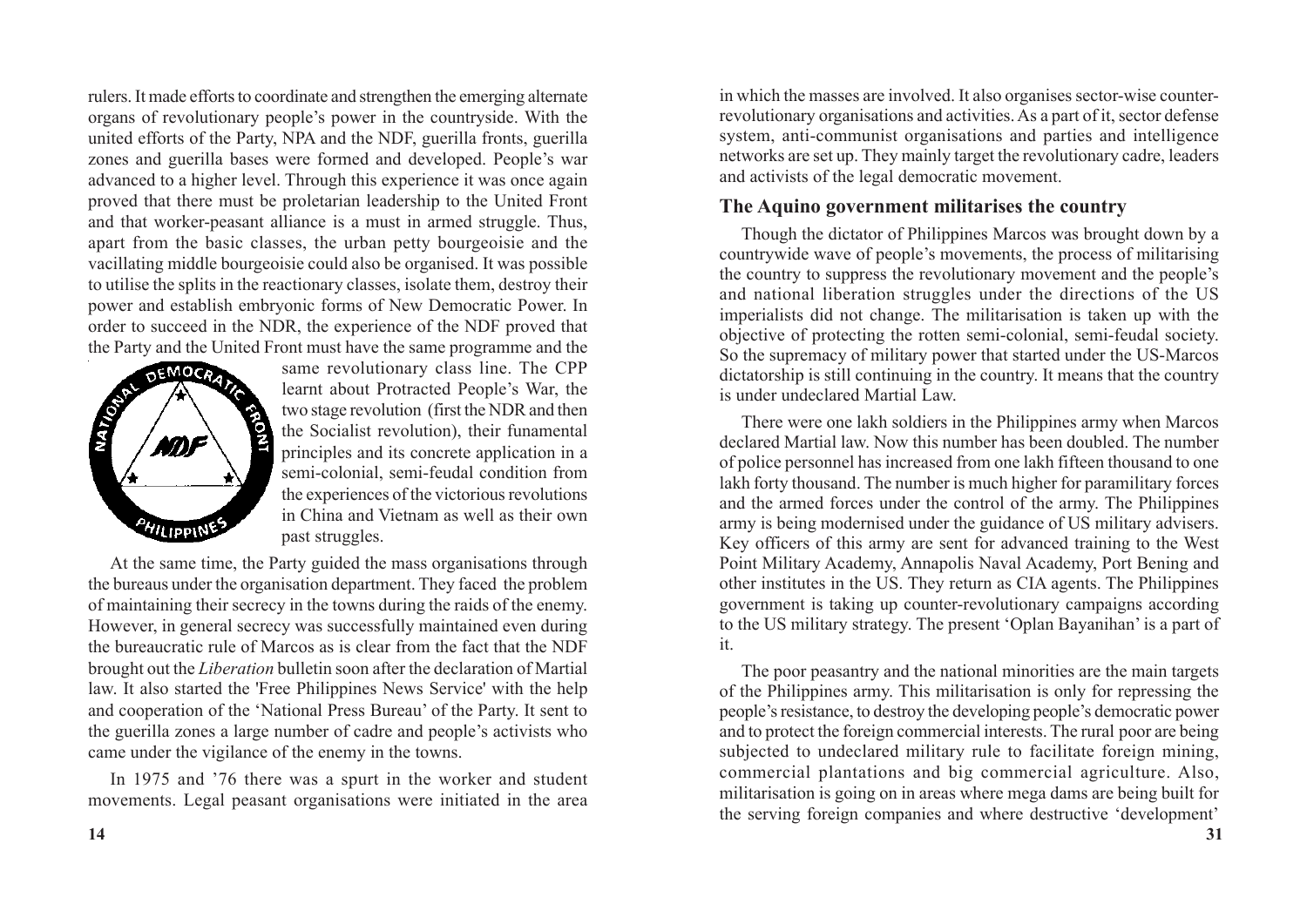create false evidence to frame the revolutionary and democratic forces. They foist on them one criminal case after another. They utilise all the methods that lay in the armoury of the corrupt courts and lawyers. They indulge in torture, threat and assault.

The special feature of Oplan Bayanihan is that it is concentrating on Civil and Military Operations (CMO). It involves civil agencies, civil organisations, NGOs, government officers, employees, church-related persons, mass media (electronic, print) and people from other fields in the society. It is intensifying anti-revolutionary propaganda and psychological war operations. Thus, by using pressure, fear and isolation, it is trying to make the NPA and the revolutionary organisations surrender.

The government has claimed that the attacks on the NPA are legal and is trying to prove that the Philippines army is clean. It is giving utmost importance to CMO operations and intelligence-gathering and trying to conduct military attacks with precise information. As a part of this strategy, it is forming reactionary organisations (civil and voluntary organisations, barrio protective system, sector protective system, etc). Extensive intelligence network (barrio intelligence network, technical intelligence network, school intelligence network, factory intelligence network, etc.) and other such networks are being formed. People's meetings, anti-communist rallies, employment schemes, community development programmes and such other things are being conducted by the reactionary government. It is taking up extensive counterrevolutionary propaganda through radio, TV broadcasting, audio-video programs, literature and cinema.

The government's armed forces are also taking up White Area Clearing Operations in the white areas with CMO battalions. They are particularly targeting the cities where revolutionary and progressive organisations are active. In this way, it is conducting mopping-up operations to eliminate the revolutionary forces in the cities, towns and plain areas that are under the control of the exploitative ruling classes. The target of the CMO operations in the cities is to destroy the revolutionary, progressive parties and organisations, to isolate and suppress them, to control revolutionary propaganda and struggles and

outside the guerilla zones. As the legal progressive people's movement gradually developed, the 'Christians for National Liberation' (CNL) played a great role. Thus, the NDF was much more strengthened and the comprador Marcos government failed in suppressing the revolutionary movement in 1976-'77. Rather, the movement developed and expanded in the period.

In these favorable conditions the tactical counter offensives of the NPA reached great heights in the first half of the 1980s. In the period between 1980-'83, guerilla fronts were formed in various provinces. The minimum programme of armed agrarian revolutionary reforms was implemented. The organs of political power were formed. By 1985 the NPA became an army with seven thousand rifles.

The Moro people in the South formed an army against the fascist rule of Marcos and waged armed struggle. The Moro Revolutionary Organisation (MORO) became a partner in NDF. NPA consolidated it. The Cordillera people strongly resisted the building of a dam on the River Chico that would destroy the environment and the Cellophil Corporation in Abra. They became part of the formation of the People's Army and the revolutionary front to achieve the right to selfdetermination. The revolutionary movement developed in the other areas of the country, especially in the Lumad nationality region in Mindanavo. In 1981, the Cordillera People's Democratic Front (CPDF) was formed and joined the NDF. In 1980, NDF together with the Moro National Liberation Front (MNLF) took up a planned struggle against the dictatorship of Marcos in front of the Permanent People's Tribunal in the city of Antwerp in Belgium. Thus, NDF was successful in organising moral and material support from other countries for the revolutionary movement in the country.

In 1981, the secretariat of the NDF was formed. In 1984, secretariat was formed in the whole of the Visayas area and then in Paane, Negros, and the Samar islands.

In 1982, NDF formulated the new Katipunan draft programme and sent to its friendly organisations and other progressive organisations.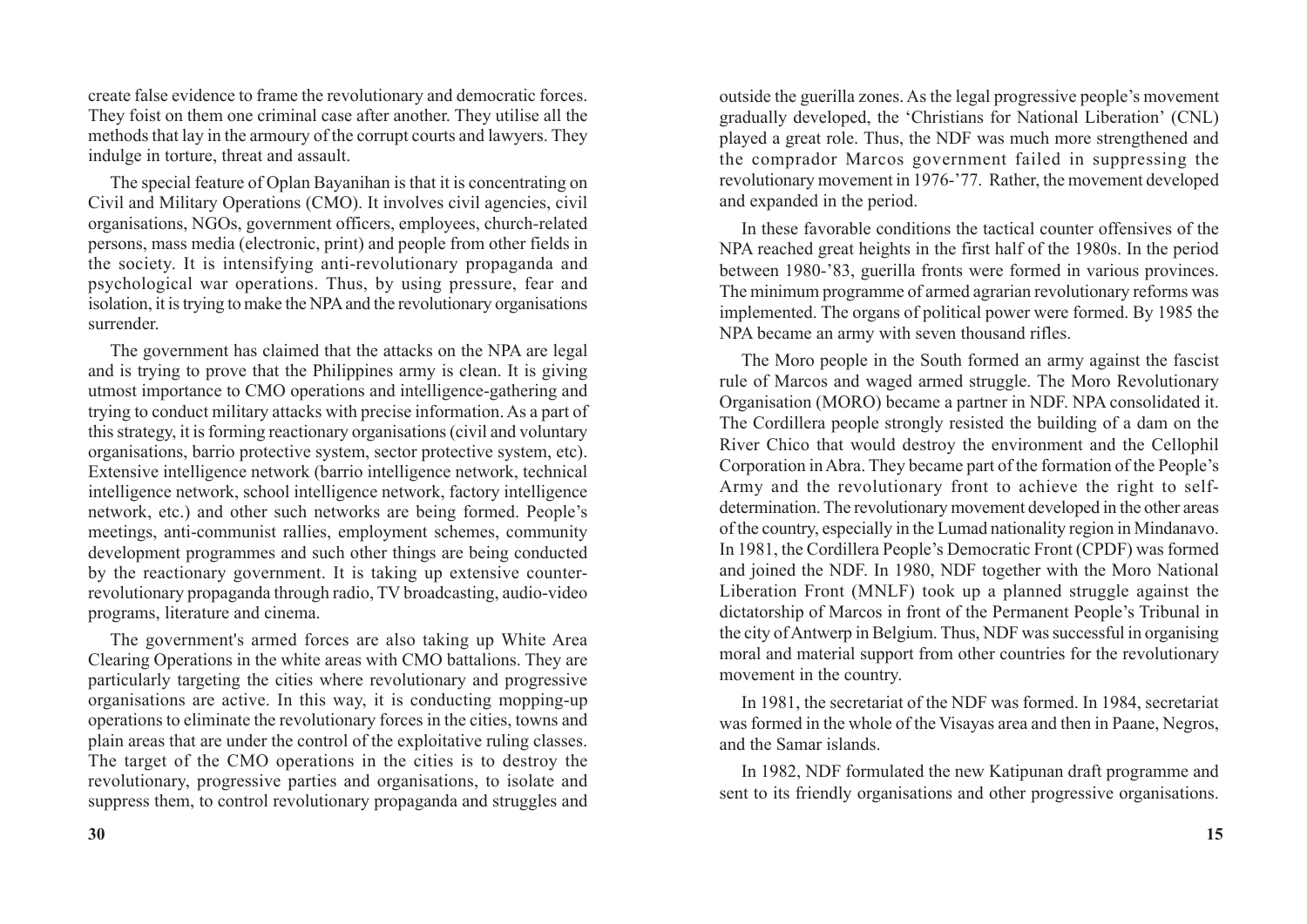By early 1985, this gained popularity in the country and abroad. In 1983, when Senator Benigno Aquino was murdered, there were unprecedented protests by the people. The National Democratic movement made a great leap forward. New people's organisations, United Fronts, sectional, multiple sectional organisations and open movements in many forms, long marches and large demonstrations were organised. With the integration of the open movements with the armed struggle, big mass upsurges took place in the period between 1983-86.

There was a speedy decline in the social conditions of the people and contradictions among the ruling classes intensified. The People's War gave severe blows to the government armed forces. There was a huge protest from the people against the assassination of the Senator Benigno Aquino. All these led to the expansion of the anti-fascist movement. More than a thousand mass organisations came together to form a United Front called Bayan in May 1985. It was mainly based on the strong will and strength of the workers, peasants and a majority of the exploited masses. This had a membership of nearly ten lakhs comprising of women, youth, students, the urban poor, national minorities, church workers, teachers and professionals. It struggled for national freedom and democracy. A few sections of the ruling classes also became part of it. There was also a rebellion in the most powerful instrument of the ruling classes, the army. The protest of the masses took the form of a general insurrection. There was growing discontentment in the reactionary camp as well. As a result, the dictatorship of Marcos collapsed in February, 1986.

In the early 1980s, carried away by the growing favorable conditions and fast advancing revolutionary struggle, the party leadership went for quick victory which was reflected in military adventurism, combined with an urban insurrectionary policy. As a result, left adventurism became dominant in the party. This contributed to the subjective assessment in Mindanavo and other areas that enemy agents infiltrated into the Party and the revolutionary organisations. This led to an antiinfiltration hysteria (Kampanyang Ahos) and also certain bureaucratic trends. All these factors hampered the advancement of the revolutionary

are also utilising these operations to pressurise the masses to turn against the revolution. The combat operations are concentrating on 'relentless pursuit and repression' to destroy the regular guerilla units.

The armed forces of Philippines are taking up the tactic and method of gradual constriction. They are deploying an operational command at brigade level with one or two battalions to take on each guerilla front. They are conducting 'clear, hold, consolidate and develop' campaigns. The mopping-up operations in the Caugar 69 IB red areas in Central Luzon, which is based on the experience of 'Oplan Bante Laya', is a model for these operations.

The war front is divided by the armed forces into three different kinds of areas - area of combat operation, area of intelligence network, extended area - and different methods of operation are applied for them. Intense combat operations are conducted in the guerilla bases under the leadership of the Philippines army. This is called the key-hole approach. In this method, the government armed forces chase down the guerilla units in the guerilla zones into the area of informer network. These are called areas of intelligence operations. Then they search the residential areas and carry out attacks in a planner manner. This combination of combat and intelligence operations are being taken up extensively to stop the expansion of NPA to the extended areas where the intelligence operations of the Philippines army are weak.

The Philippines government and its army claim to be working for peace. But this is a white lie. Rather, it is working to destroy the revolutionary and progressive organisations of the country. On the one hand, it is unleashing white terror and fascist repression to mop-up the areas where the influence of revolutionary and progressive ideas is visible. On the other, it is pretending to be the champion of peace and human rights. Moreover, it is portraying the common masses who are organising resistance through collective action as violent criminals and terrorists. Thus, the government is trying to justify the targeting of the masses through fascist violence of the state. Not only the underground activists, but also the leaders and activists of legal and progressive organisations are being murdered with impunity. The Philippines army is justifying its fascist crimes as legal deeds. The government agencies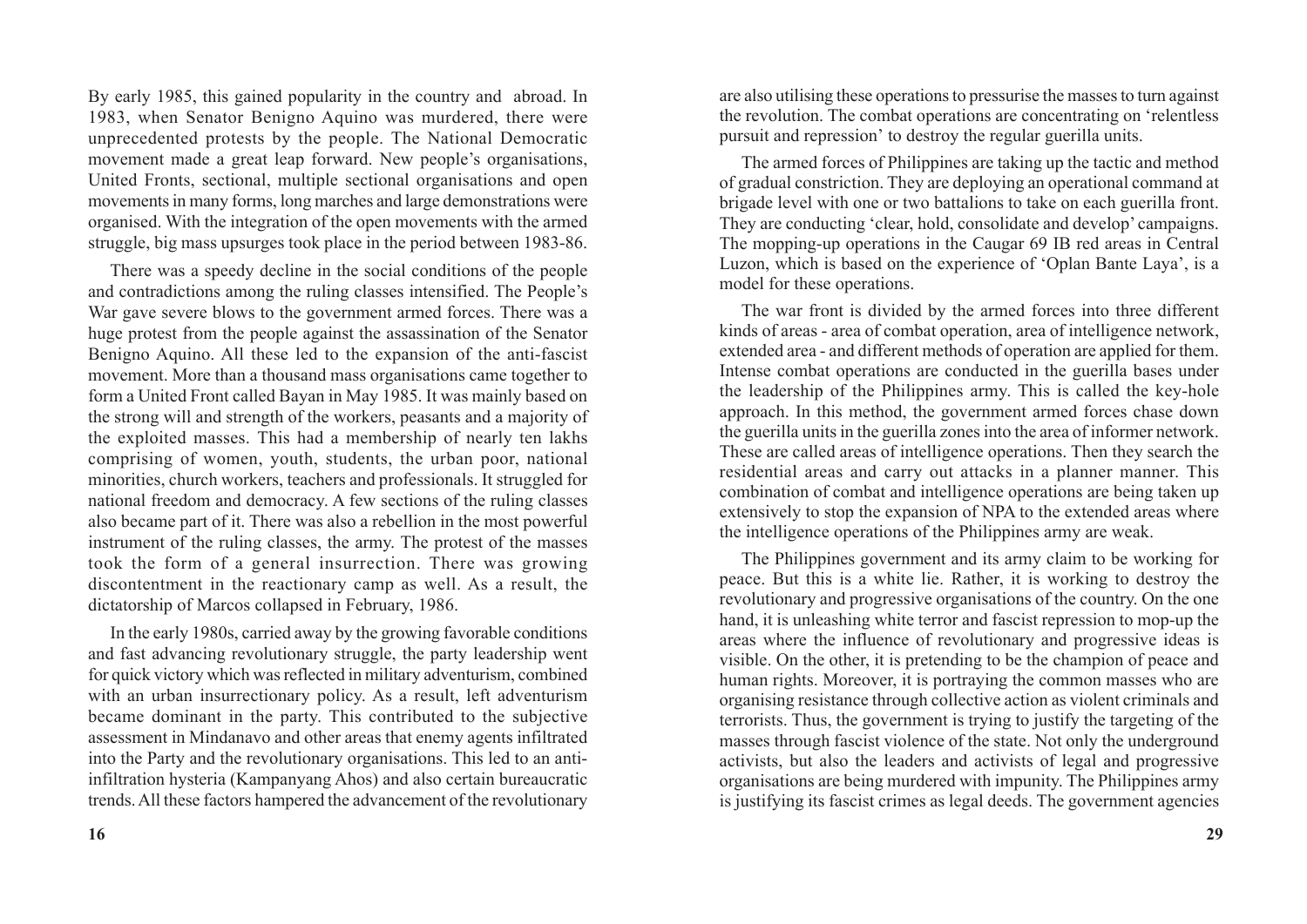the revolutionary movement, to incorporate civil agencies and public organisations in the counter-revolutionary war and to prevent any protest against the Philippines army, the Philippines government is experimenting on these two fronts. The objective of the non-combat military operations is to strengthen the intelligence network and to supply accurate information for combat operations.

'Oplan Bayanihan' claims to be in favour of peace and justice. But no commitment to peace is visible in the agenda of this campaign. The Benigno Aquino government has made no serious effort to hold peace talks with the NDF. Till date, there is no indication that the government wishes to or is ready to do anything other than demanding the surrender of NDF. All the officers and bureaucrats who represent the government in the peace talks do not get tired of spilling venom against the communists. They and their government have no respect for the revolutionary movement and the masses.

In reality, the Benigno Aquino government is intent on intensifying the mopping-up operations in the rural and urban areas, red as well as white areas through 'Oplan Bayanihan' and to expand the drag-net against the revolution continuously.

The Aquino government is taking up massive 'scour and wreck havoc' campaigns in the guerilla fronts, guerilla zones and guerilla bases in order to destroy the Party and the New People's Army by concentrating its military, police and civil administration in the rural areas. The aim is to cut off the people's support to the movement and its mass base in order to give a final blow to the fighting capability and the aspirations of the masses. Through 'peace and development team operations', it is concentrating on creating white terror – kidnapping, torture, murders, pressurising people to become informers, keeping vigilance, recruiting them in counter-revolutionary organisations, conducting psychological operations, destroying the mass base by 'divide and deceive' tactics, and so on. The government's military and police gangs are carrying out surveillance operations to identify the guerilla units, party cadre, members, people's militia, leaders of mass organisations and activists in order to eliminate them through combat operations. They are kidnapping, killing or putting people in jails. They forces. NPA could not counter the tactics of the enemy. It suffered severe losses. At that time, when compared with the counter-revolutionary armed forces, the People's War was in the stage of strategic defensive.

During this period, the people's struggle against the fascist dictatorship intensified in the countryside and the urban areas in various forms. The loss resulting from the party's drift away from the line of People's War was slightly mitigated by this struggle.

After Marcos, Corazon Aquino came to power. She immediately held talks with NDF and made a ceasefire agreement. This continued for sixty days. But the government violated this agreement and indulged in a killing spree called the Mendiola massacre. It also started a very big cruel suppression campaign. While Corazon Aquino came to power with attractive and democratic slogans, she took up the policy of 'complete war' and 'gradual organisation' against the people since 1987. In the middle of 1987, the government unleashed 'Oplan Red Buster' and in 1988 it conducted 'Oplan Delta Buster' which inflicted severe losses to the Party and the NPA.

The Ramos government that succeeded the Corazon Aquino government took up continuous Internal Security Operations – ISO in the form of 'Oplan Lambat Bitug  $-1$ , 2, 3, 4'. All these operations were in accordance with the US-dictated Low Intensity Conflict (LIC). On the one hand, psychological war tactics were implemented and on the other, cruel armed attacks were intensified. The government adopted the tactic of 'clear, hold, consolidate'. Secret murderous gangs like Alsa Masa, Pulahan, Putiyan, Decolores etc. were formed. These were later rechristened as the Civil Voluntary Organisation (CVO) and the Citizen's Armed Force Geographical Unit (CAFGU). The country was thus strangled by fascist terror. This gradually led to a situation of undeclared Martial Law. Though the people for a while had some illusions about Corazon Aquino due to the bitter hatred against the Marcos dictatorship, the new government too was isolated from the people soon after coming to power. It tried to eliminate the revolutionary movement but failed to do so.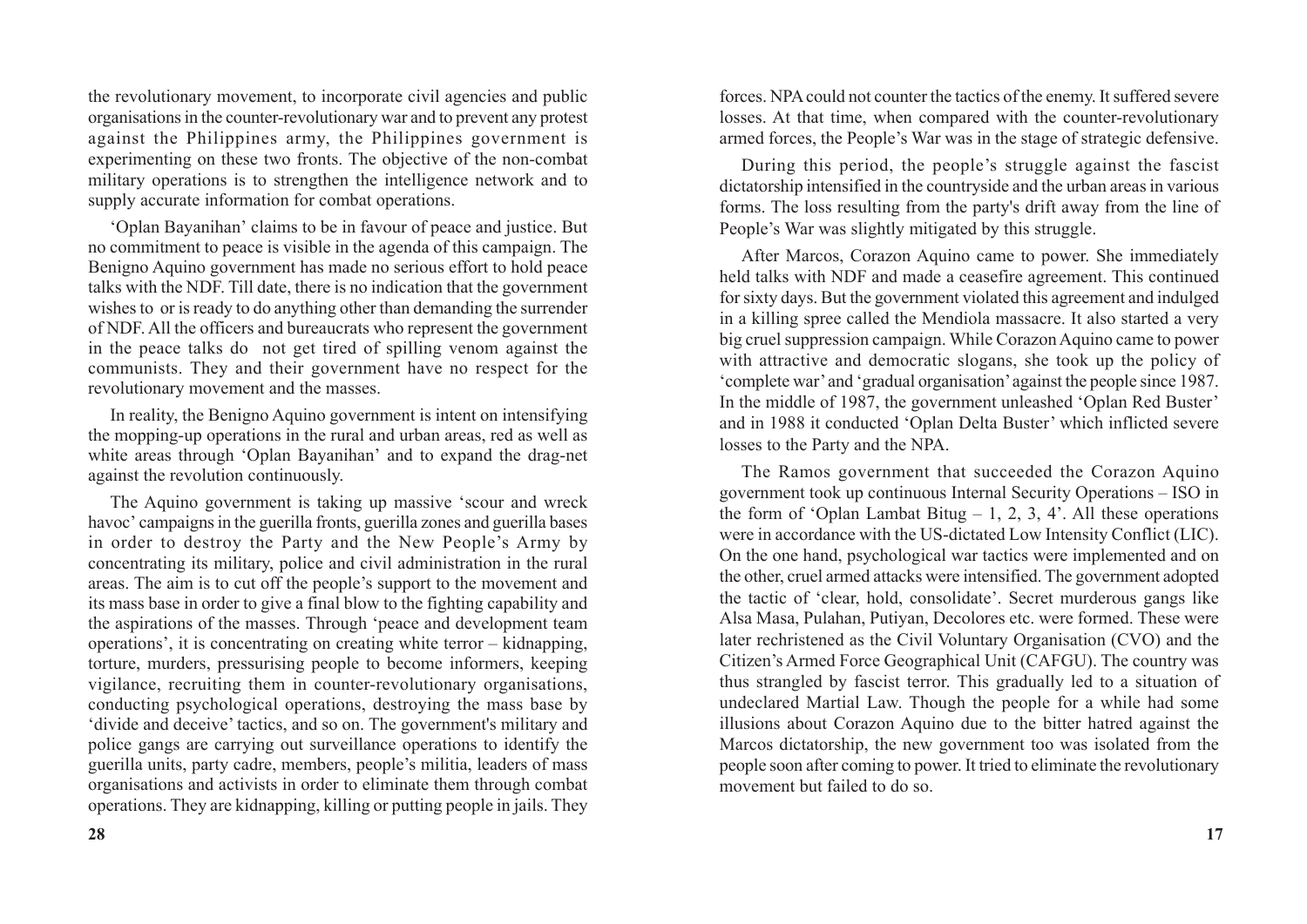In 1986, NDF started its activities in South Luzon and formed its two Municipal Councils in South Tagalog Region. In late 1986 and early 1987 its regional councils were formed. Subsequently all the mass organisations held congresses and became more active. Thus, by the end of 1980 NDF could bring unity among the revolutionary forces. Internationally it enhanced relations with anti-imperialist forces and came into contact with certain foreign governments and various interstate (international) organisations.

The National Congress of NDF was held in July 1990. In this Congress, according to the main revolutionary principles and the policy



of the Party on United Front, basing on its successes and principled criticism against wrong ideas about United Front, it formulated the Programme and Constitution. It elected the National Council and the Secretariat.

The NDF primarily worked as the preparatory force for the organs of state power from the municipal

level to the top and also as a form of organisation. The Conferences and Councils of NDF paved the way for the building of organs of people's democratic power. But NDF was not a people's government. It was a preparatory force for the formation of such a government. It conducted certain duties officially on behalf of such a people's government. It represented the revolutionary movement and the organs of the people's state power. It represented the national, democratic rights and interests of the broad masses and protected the same. NDF inspired the secret mass organisations and the open democratic forces in intensifying and expanding the agitations against foreign monopoly capitalist forces and domestic reactionary forces in all the main fields of struggle and main issues emerging in national and social life. It played a vital role in enlightening the masses and organising them with the demand to close down the US military bases. Thus, it represented the

give a blow to the revolutionary movement by tarnishing the revolutionary movement. They are propagating that the violence of the Communists is the sole reason for the backwardness, poverty and other social problems of the country. With the aim of suppressing the Filipino revolutionary movement they have now taken up another extensive, multi-pronged, comprehensive counter-revolutionary war called 'Oplan Bayanihan' under the guidance of the US counter-insurgency establishment.

The Philippines government claims that 'Oplan Bayanihan' is a 'strategy centered around the people' and that it is a counter-insurgency operation taken up under the framework of human security operations. It also claims that this campaign would strengthen the role of 'noncombat' military operations and that it would include civil military operations (CMO) and development activities. Moreover, it is also claimed that the campaign will reduce combat operations and bring peace and prosperity to the villagers through good administration, creation of basic services, economic reconstruction and stable development and reforms.

In fact, there is no fundamental or qualitative difference between 'Oplan Bayanihan', 'Oplan Bante Laya – 1, 2' and other earlier suppression campaigns of the Philippines army. The only novelty is that the old Oplan has now adorned a new veil. The government is propagating in every nook and corner of the country that it is nothing but a massive scheme for the promotion of peace-development-human rights. It is parroting the slogan of 'peace', portraying this cruel military repressive campaign as a pure 'peace-development' initiatve and is mystifying the real character of these three-pronged (combat, intelligence, civil-military) operations.

The Aquino government has announced that 'Oplan Bayanihan' would concentrate on a three-pronged strategy to defeat the danger posed by the communists. This is a revelation of the operation's true essence. Combat and non-combat (intelligence, civil-military) operations are being conducted in a coordinated manner under this repressive campaign. In order to deceive the people, to give a blow to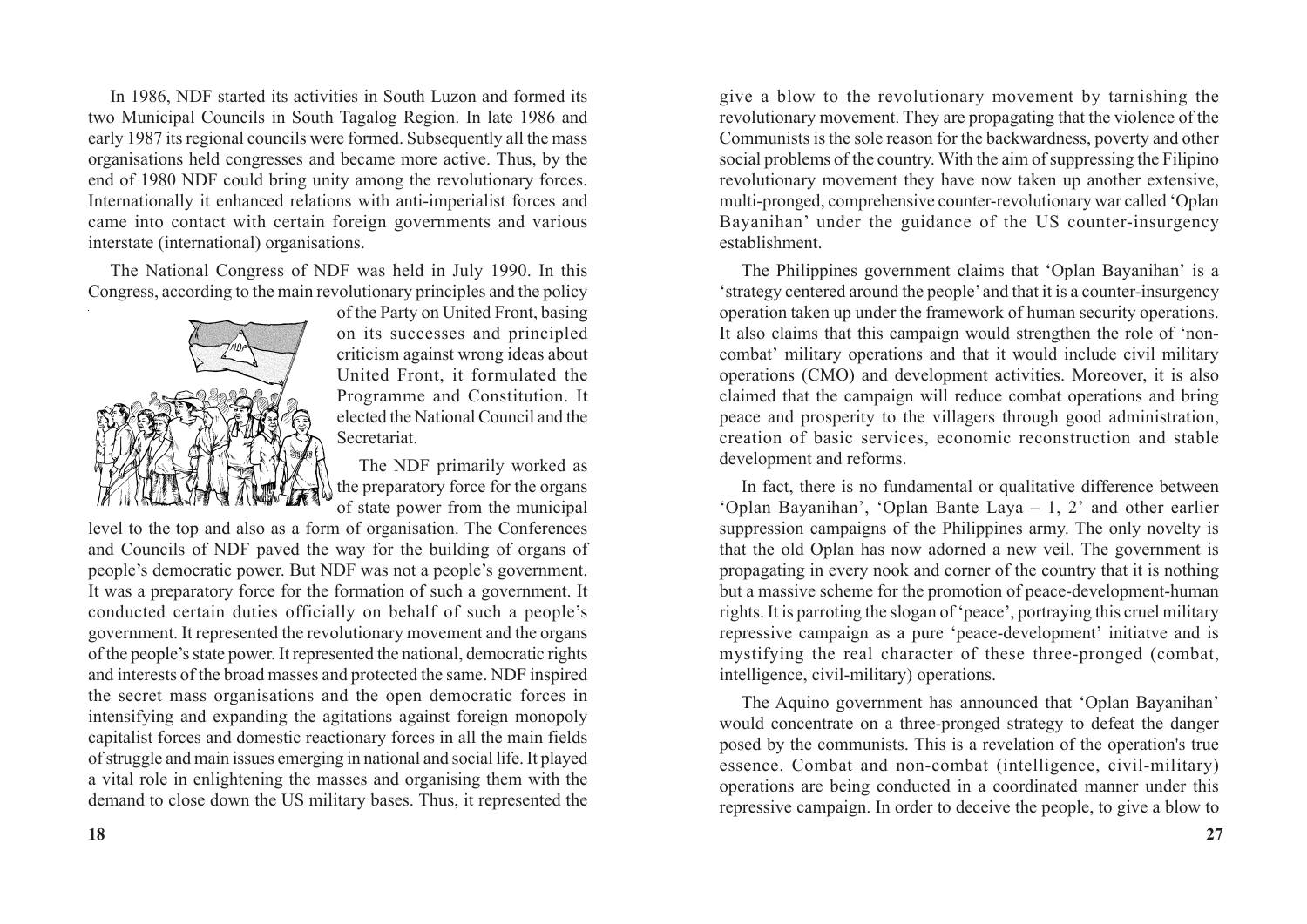The NPA is also concentrating on carrying out genuine land reform that is the vehicle for New Democratic Revolution. It is uniting and organising the main force of revolution, the poor peasantry and the agricultural workers. The local party branches and the peasant organisations are being coordinated and the NPA units are taking up the programme of minimum land reforms (reduction of tenancy rates, elimination of exploitation by usurers, hike in the wages of agricultural workers, remunerative market prices for crops, encouragement to the agricultural and agriculture-related products) in the maximum possible areas. Wherever possible it is also implementing the maximum land reform programme (occupation of land, returning the lands to the peasantry from the landlords, land redistribution, technical, financial and other kinds of help to the poor peasantry, etc.). The people's army is standing in support of the peasantry and is taking up land reforms according to the laws of the people's democratic government. The people's army which has been united with the peasantry has become a decisive force in advancing the armed agrarian revolution.

#### **'Oplan Bayanihan'**

From the first president of the Philippines Rokjas to Gloria Arroyo, all the comprador ruling governments considered the revolutionary movement under the leadership of CPP as a threat to their exploitative rule. So they unleashed 'Internal Security Operations' (suppression and extermination operations) to eliminate the movement under the direct or indirect supervision of the US imperialists. Under the leadership of the CPP, NPA defeated all these past campaigns and took the People's War to new heights.

The comprador Benigno Aquino government that came in place of Arroyo in 2010 could not digest the fact that the Filipino people were advancing on the path of revolution under the proletariat leadership (CPP, NPA, NDF) to put an end to imperialist exploitation, oppression and control and the semi-colonial and semi-feudal system. US imperialism and its comprador ruling classes are afraid that if the Philippine revolution gathers more strength, their exploitative interests would not be sustained. They are trying to deceive the people and to

broad masses countrywide. It participated in the peace talks with the government between 1990 and 1992. Both sides signed the Hague Declaration on the 1st of September 1992 and agreed to continue the talks.

NDF and its fraternal organisations are strongly committed to the general line of New Democratic Revolution. It believes that stable and just peace is possible only by fulfilling the objective of the people's struggle for national liberation and democracy. NDF always criticised the government's peace slogan whih was raised whenever it wanted to unleash a total war and cruel repressive policy. NDF strongly stuck to the stand that for genuine talks there is a need for a neutral foreign government or any international organisation as the third party and that the talks should be held in any neutral foreign country. The attitudes, actions and representations of NDF and its fraternal organisations in the Philippines and at the international level greatly contributed to the advancement of the revolutionary movement. Since the formation of the NDF the credit of all its successes go to the revolutionary cadre, activists, the hard work of the masses, their agitations and their sacrifices.

Meanwhile, the movement under the leadership of the CPP suffered a setback in the last phase of 1988 due to the mistakes and wrong trends



within the party. The party suffered severe losses in the leadership and also the subjective forces. The Party, NPA, mass organisations and the mass base became significantly weak. Areas of struggle were diminished. Even in suh an adverse situation, the revolutionary forces stood strongly in favour of armed struggle and fought against the wrong adventurist line. In 1992 the great rectification movement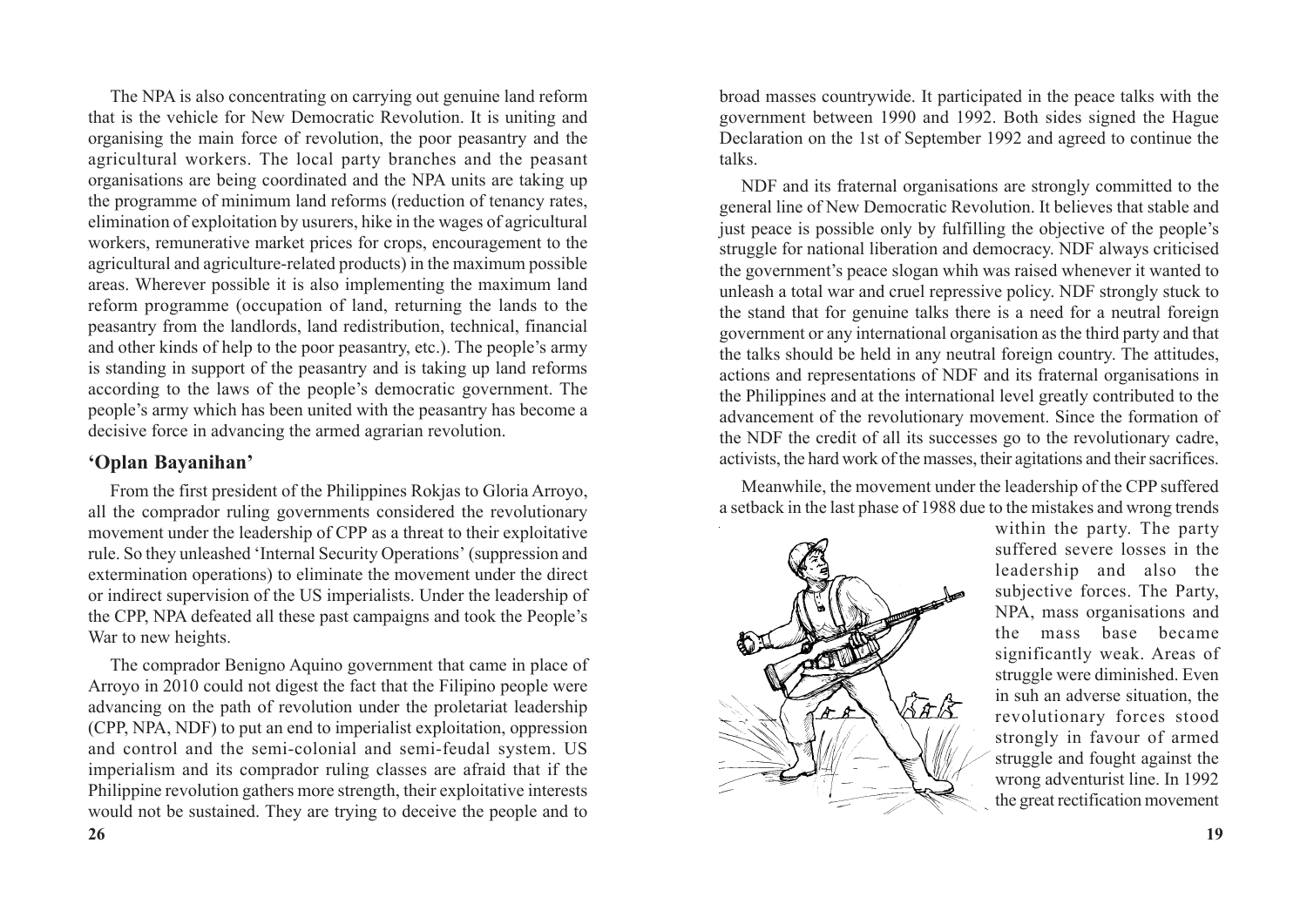was taken up and a deep two line struggle was conducted. The party was strengthened as a result. NPA too was strengthened. The people became united. The mass organisations and the NDF expanded. The mass base was enhanced and strengthened. The people of the country were organised into powerful struggles against US imperialism and the country's puppet government. Thus, the loss due to the wrong trend was gradually overcome.

Due to the ideological and political weakness of a section of the party leadership, there was an over-emphasis on the favourable objective conditions in the country and a wrong assessment of the prevailing class contradictions. The party rectified these mistakes by strongly committing itself to the general political line and the line of Protracted People's War. This formed the necessary basis for future advancement and successes. The party continued to struggle against the persons responsible for the wrong trends. Die-hards, renegades and opportunists were thrown out of the Party. All the revolutionary forces were unified and the rectification campaign proved to be a great success. The party expanded its mass base all over the country, strengthened it and intensified the guerilla war and the People's War to the best of the capabilities of the revolutionary forces and the favorable conditions.

By 1998-99 they successfully completed the second great rectification movement with which the Party, NPA and the entire revolutionary movement achieved significant successes. They advanced the People's War according to their subjective strength by conducting the armed agrarian revolution as its axis.

After Joseph Estrada came to power as the president, another suppression campaign was taken up against the revolutionary movement between 1998 and 2001 under the name 'Oplan Makabayan'. This continued with the aim of giving an irrecoverable blow to the revolutionary forces. The tactics of 'Clear, hold, consolidate, develop' was implemented, concentrating initially in South Tagalog and Bycol areas and later in North Mindanavo. Anyway, this repressive campaign too failed to suppress the people's revolutionary armed resistance.

committees of mass organisations, as well as departments such as education, land reforms, finance, employment, production, health, defense, cultural affairs, legal affairs etc. are functioning. The local party branches are leading the local organs of state power. NPA has emerged as a strong weapon in the hands of the revolutionary organs and organisations of the people's democratic government.

People's militia is working as local police in each barrio starting from squad to platoon formations. It is also conducting surveillance and occasional raids against the armed forces of the government. The organs of state power and the mass organisations have an well-knit network to observe and report about the movement of the government forces and its activities. The people's militia and the defense committees are uniting with the local self-defense units and are playing an important role in developing the guerilla war extensively.

The main feature of this stage of the people's war is building the Party, the People's Army and the revolutionary people's movement in a big way. The revolutionary mass base is ceaselessly expanding and deepening. The people's army is being organised in the formation of a company in each guerilla front and a platoon in each guerilla zone as standard force. Other platoons cover a broad area. The districts covering guerilla fronts consist of a platoon in each municipality.

The organs of political power are being formed in organisationally strong areas in the barrio, municipality and district levels. Efforts are being made to enlighten the people of the rural and urban areas and to organise them. United Fronts are being constituted locally and in the higher levels. There is more recruitment in the rural areas. There is a rise in the recruitment in the urban areas too.

As a result of regular recruitment, training and the intensified tactical counter-offensive, the number of red NPA warriors have increased in thousands. Their morale is high. In some areas there are temporary difficulties due to the concentrated attacks by the enemy. Anyway, the people are resisting the cruel deeds of the enemy forces. So the peasantry and the activists are inevitably joining the people's army.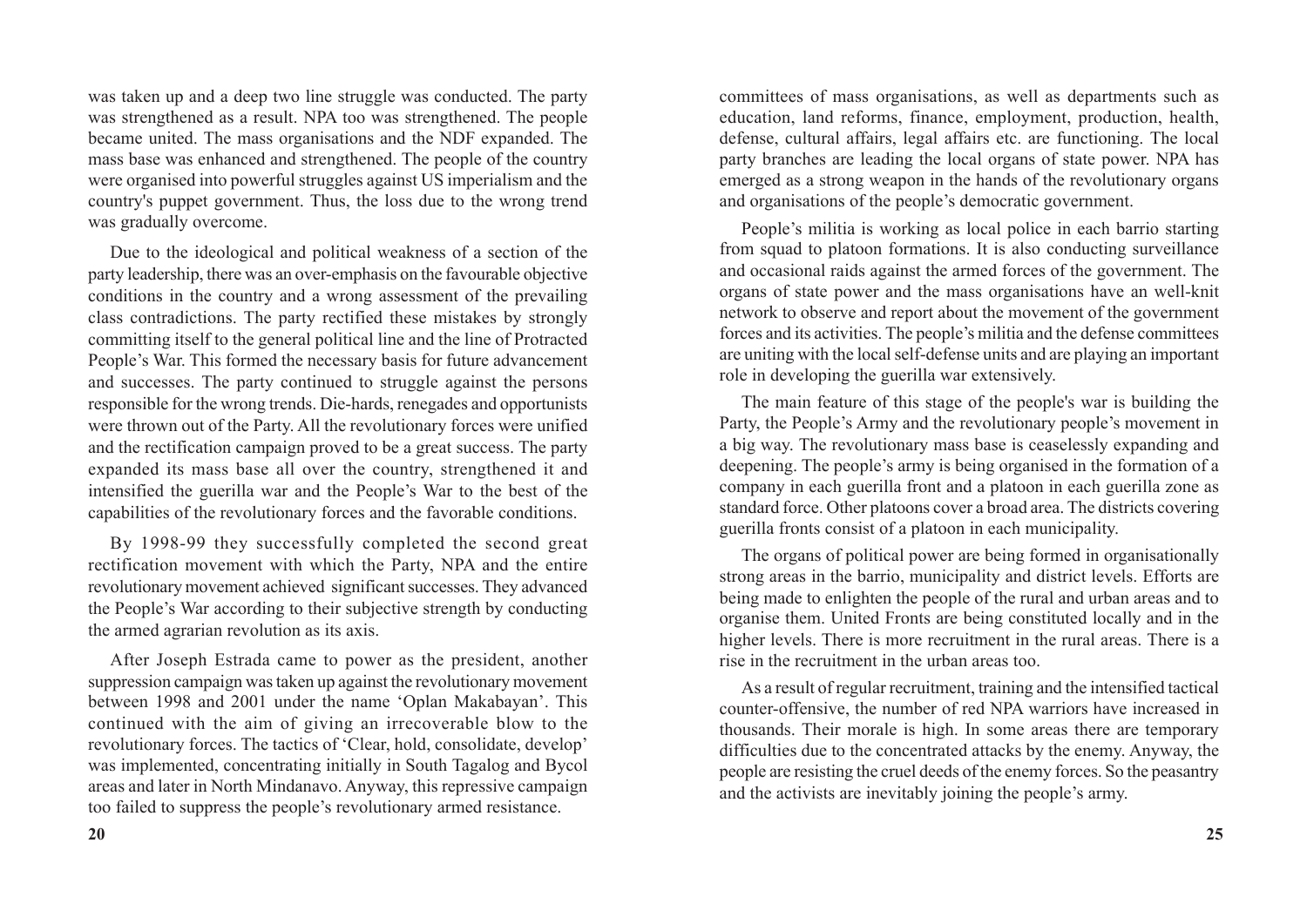in the present stage of strategic defensive of the People's War. The TCOC was aimed at defeating the counter-revolutionary campaign of the exploitative ruling classes by extensively mobilising the masses and integrating them with the NPA.

The NPA has been tempered in many battles. At present, it is capable of giving strong blows to the enemy across the country through tactical counter offensives in a short span of time. It has gained experience and confidence in the struggle against the enemy, in propagating revolution, in campaigning for the national and democratic rights of the people and in organizing them extensively. It has achieved great success in gaining the support of the peasantry and other masses for the armed movement. Tens of thousands are in the people's militia forces which are working as the local police and a reserve force, replenishing the losses and meeting the emerging needs of the NPA. A full-fledged command system has been developed in the NPA in the sub-regional and provincial level or in areas (sub-regional, front) where there are three to five guerilla fronts. The military command also extends from the local forces to the militia, the barrio self-defense core and the partisan or sparrow units engaged in special operations in the urban centers.

NPA expanded its activities to thousands of barrios in the seventy provinces of the country and hundreds of towns and cities. A 33 percent rise has been achieved in seizure of weapons from the enemy forces during tactical counter-offensives. The number of guerilla fronts have grown to more than a hundred. While big guerilla fronts cover 60-100 barrios, small and medium level fronts cover 40-59 of them. New guerilla fronts are developing at a fast pace in new areas. It has a base of lakhs of masses. Lakhs of people are organised in around 1600 towns and 800 cities.

CPP is expanding and organising its revolutionary mass base by forming People's Committees that are the new organs of peoples power, mass organisations and local party branches. The organs of people's power are being formed and developed with the active support of workers, peasants, women, youth, cultural activists and children's organisations. Under these organs of people's power the working

The next president Gloria M Arroyo took up repressive campaigns from 2001 to 2010 under the banner of 'Oplan Bante Laya – 1' and 'Oplan Bante Laya – 2' as per the diktats of the US imperialists. The aim of these campaigns was to eliminate the NPA or to weaken it. These attacks became synonymous violence and terror unleashed on the Filipino people.

However, the countrywide Tactical Counter Offensive Campaigns by the NPA and a strong people's movement defeated 'Oplan Bante Laya – 1' by mid 2005. The general staff of the Philippines army admitted this failure in 2006.

But the government covered up its failure and once again prepared to defeat the NPA strategically and eliminate it. Its failed scheme was revived under 'Oplan Bante Laya – 2' in the name of 'improved national internal security'. As a part of this scheme the revolutionary activists were branded with 'sedition', they were kidnapped by the murderous gangs, tortured and murdered. It shamelessly propagated that the



Communist Party of Philippines and NPA killed them. Though the colleagues, friends and relatives of the deceased proved  $\mathbb{M}$  with evidence that the army was responsible for these murders, the army continued its Goebblesian propaganda. The Party called upon the masses to launch a full-fledged struggle to bring down the exploitative government, to intensify the guerilla actions and to advance

the struggle for national liberation and democracy. Observing the atrocities committed by the enemy forces the International Human Rights organisations, religious organisations, governments of certain countries, the UN human rights committee and journalists conducted fact-finding campaigns. They demanded that the Philippines government